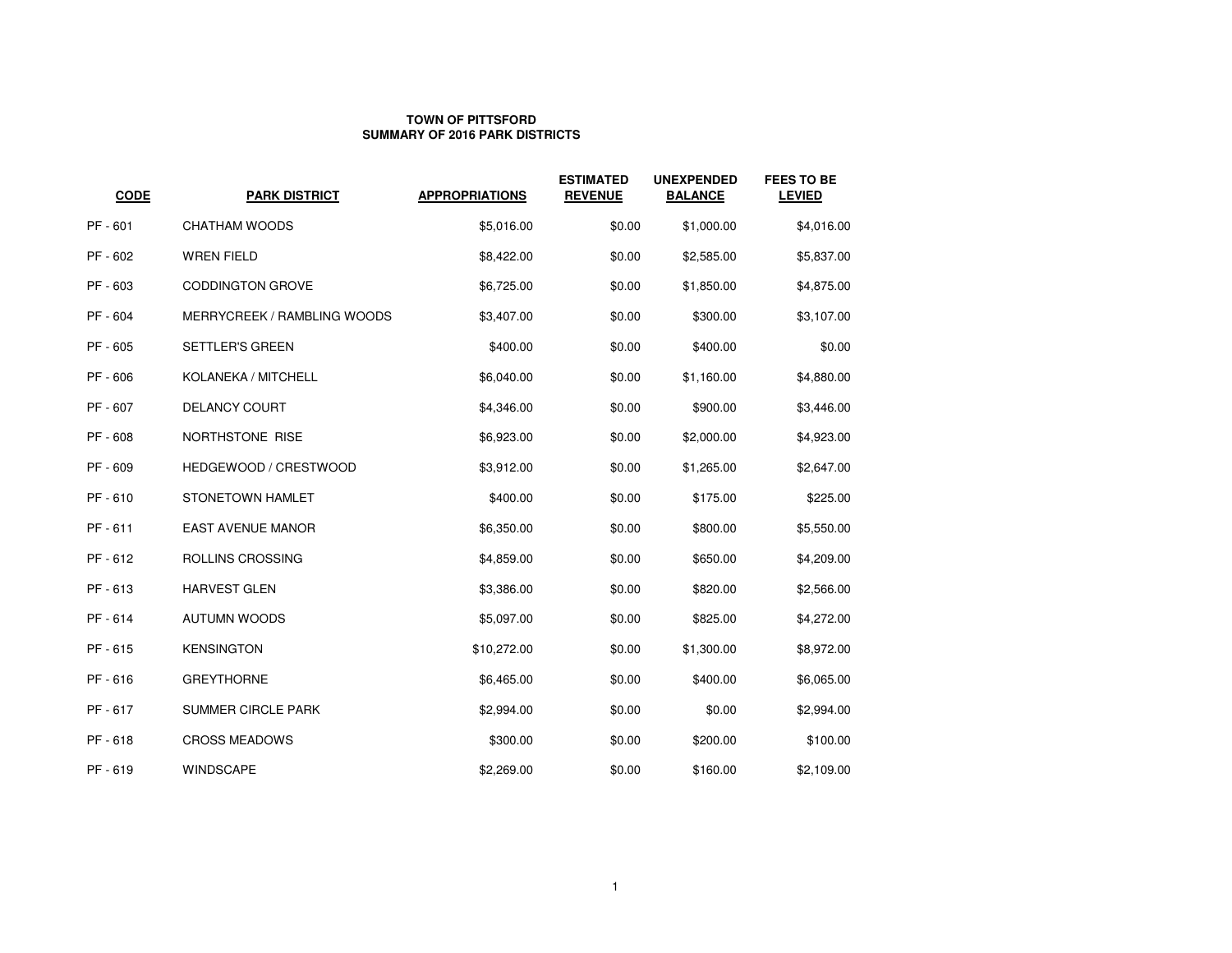### **TOWN OF PITTSFORD: CHATHAM WOODS-WEXFORD PARK DISTRICT**

|                                      | <b>ACTUAL 2013</b> | <b>ACTUAL 2014</b> | <b>BUDGET 2015</b> | <b>BUDGET 2016</b> |
|--------------------------------------|--------------------|--------------------|--------------------|--------------------|
| <b>PARK DISTRICT: Revenue</b>        |                    |                    |                    |                    |
| 1001 Property Taxes                  | \$2,236.00         | \$2,236,00         | \$2,394.00         | \$0.00             |
| 2401<br>Interest                     | \$3.44             | \$1.54             | \$0.00             | \$0.00             |
| <b>TOTAL REVENUE</b>                 | \$2,239.44         | \$2,237.54         | \$2,394.00         | \$0.00             |
| 5999 APPROP FD BALANCE               | \$0.00             | \$0.00             | \$1,000.00         | \$1,000.00         |
| TOTAL PARK DISTRICT                  | \$2,239.44         | \$2,237.54         | \$3,394.00         | \$1,000.00         |
| <b>PARK DISTRICT: Appropriations</b> |                    |                    |                    |                    |
| 4003 Park Maintenance                | \$1,345.53         | \$463.61           | \$1,350.00         | \$2,450.00         |
| 4139 Pest Control                    | \$0.00             | \$0.00             | \$300.00           | \$300.00           |
| 4409 Maintenance Contract            | \$1,585.00         | \$1,585.00         | \$1,744.00         | \$2,266.00         |
| <b>TOTAL APPROPRIATIONS</b>          | \$2,930.53         | \$2.048.61         | \$3.394.00         | \$5.016.00         |

#### **SUMMARY OF CHATHAM WOODS-WEXFORD PARK BUDGET**

|                          | <b>APPROPRIATION</b>            | <b>REVENUE</b>                     | <b>UNEXPENDED</b><br><b>BALANCE</b> | <b>AMOUNT TO BE</b><br><b>LEVIED IN FEES</b> |
|--------------------------|---------------------------------|------------------------------------|-------------------------------------|----------------------------------------------|
|                          | \$5,016.00                      | \$0.00                             | \$1,000.00                          | \$4,016.00                                   |
|                          | <b>ASSESSED</b><br><b>VALUE</b> | <b>FEES TO</b><br><b>BE LEVIED</b> | FEE.<br><b>RATE</b>                 |                                              |
| PITTSFORD PARKS DISTRICT | \$22,961,800                    | \$4.016.00                         | \$0.1749                            |                                              |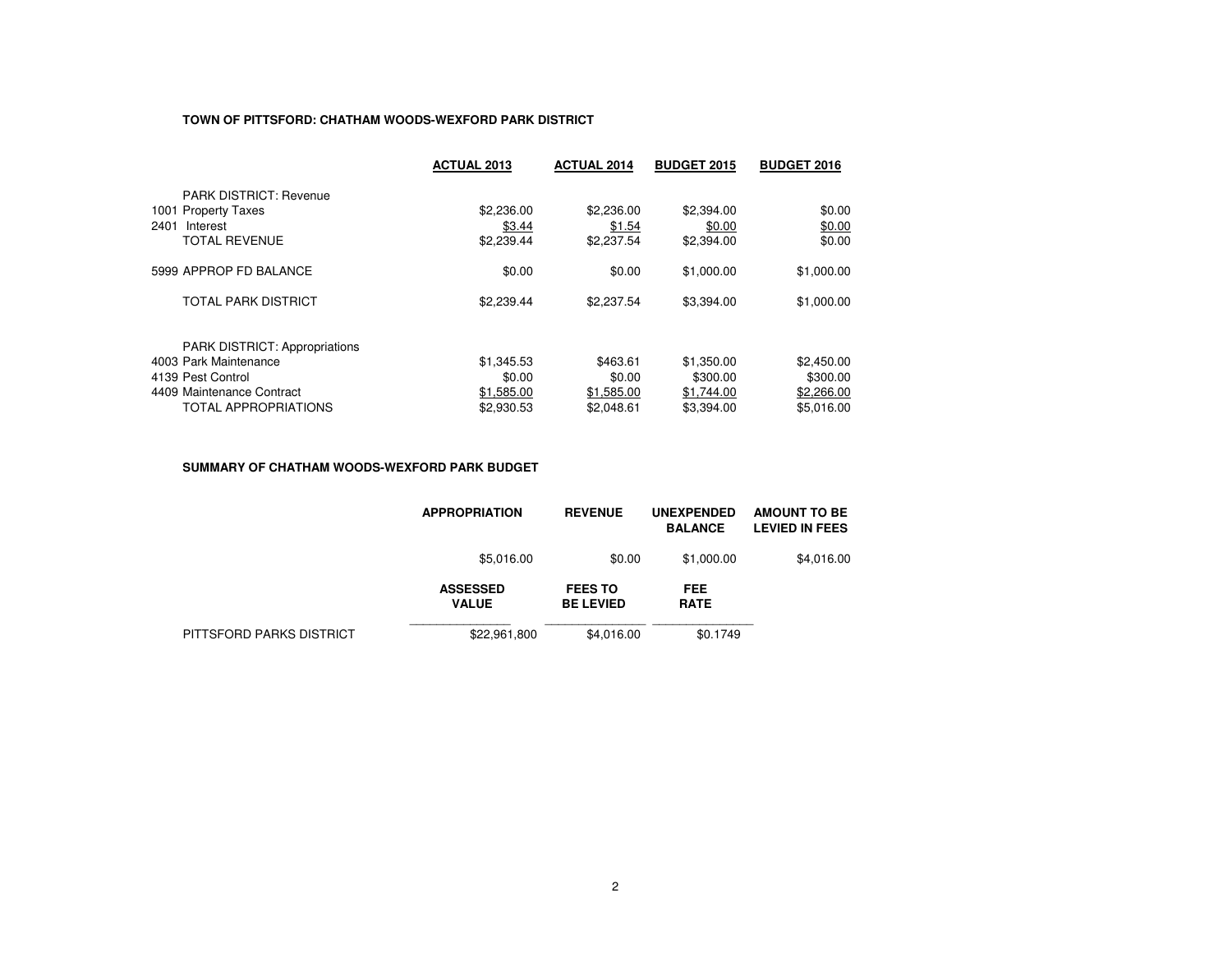### **TOWN OF PITTSFORD: WRENFIELD PARK DISTRICT**

|                                                               | <b>ACTUAL 2013</b> | <b>ACTUAL 2014</b> | <b>BUDGET 2015</b> | <b>BUDGET 2016</b> |
|---------------------------------------------------------------|--------------------|--------------------|--------------------|--------------------|
| <b>PARK DISTRICT: Revenue</b>                                 |                    |                    |                    |                    |
| 1001 Property Taxes                                           | \$4,466.00         | \$3.966.00         | \$3.978.00         | \$0.00             |
| 2401 Interest                                                 | \$0.00             | \$4.58             | \$0.00             | \$0.00             |
| <b>TOTAL REVENUE</b>                                          | \$4,466.00         | \$3,970.58         | \$3,978.00         | \$0.00             |
| 5999 APPROP FD BALANCE                                        | \$0.00             | \$0.00             | \$2,585.00         | \$2,585.00         |
| TOTAL PARK DISTRICT                                           | \$4,466.00         | \$3.970.58         | \$6,563.00         | \$2,585.00         |
|                                                               |                    |                    |                    |                    |
| <b>PARK DISTRICT: Appropriations</b><br>4003 Park Maintenance | \$1,332.88         | \$909.09           | \$3,800.00         | \$3,800.00         |
| 4139 Pest Control                                             | \$162.25           | \$0.00             | \$300.00           | \$300.00           |
| 4409 Maintenance Contract                                     | \$2,238.00         | \$2,238.00         | \$2,463.00         | \$4,322.00         |
| <b>TOTAL APPROPRIATIONS</b>                                   | \$3.733.13         | \$3,147.09         | \$6,563,00         | \$8,422,00         |

**SUMMARY OF WRENFIELD PARK BUDGET**

|                          | <b>APPROPRIATION</b>            | <b>REVENUE</b>                     | <b>UNEXPENDED</b><br><b>BALANCE</b> | <b>AMOUNT TO BE</b><br><b>LEVIED IN FEES</b> |
|--------------------------|---------------------------------|------------------------------------|-------------------------------------|----------------------------------------------|
|                          | \$8.422.00                      | \$0.00                             | \$2,585.00                          | \$5,837.00                                   |
|                          | <b>ASSESSED</b><br><b>VALUE</b> | <b>FEES TO</b><br><b>BE LEVIED</b> | <b>FEE</b><br><b>RATE</b>           |                                              |
| PITTSFORD PARKS DISTRICT | \$29,810,900                    | \$5,837.00                         | \$0.1958                            |                                              |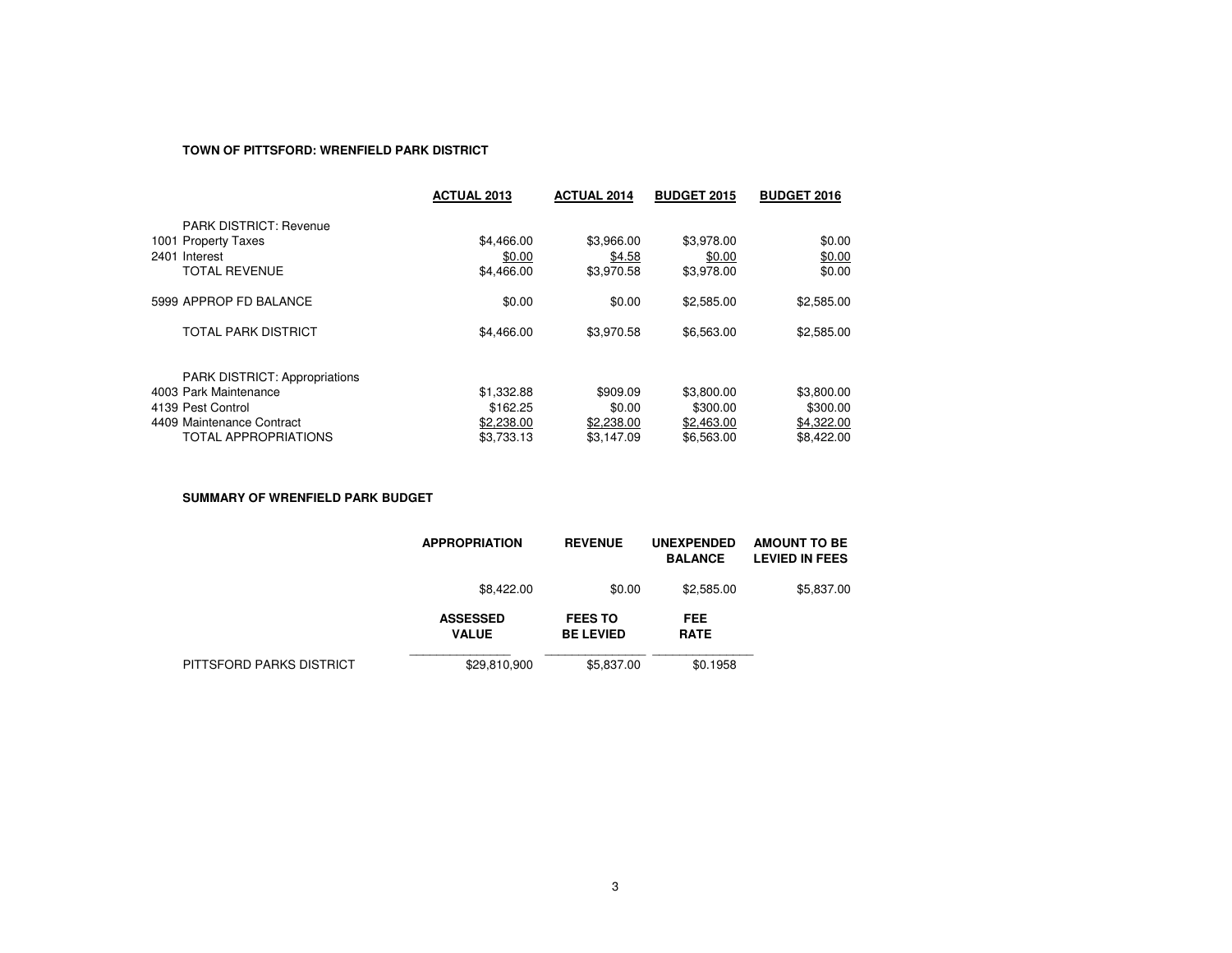### **TOWN OF PITTSFORD: CODDINGTON GROVE**

|                                      | <b>ACTUAL 2013</b> | <b>ACTUAL 2014</b> | <b>BUDGET 2015</b> | <b>BUDGET 2016</b> |
|--------------------------------------|--------------------|--------------------|--------------------|--------------------|
| <b>PARK DISTRICT: Revenue</b>        |                    |                    |                    |                    |
| 1001 Property Taxes                  | \$4,222,00         | \$3.972.00         | \$3.986.00         | \$0.00             |
| 2401 Interest                        | \$6.67             | \$3.16             | \$0.00             | \$0.00             |
| <b>TOTAL REVENUE</b>                 | \$4,228.67         | \$3,975.16         | \$3,986.00         | \$0.00             |
| 5999 APPROP FD BALANCE               | \$0.00             | \$0.00             | \$1,850.00         | \$1,850.00         |
| TOTAL PARK DISTRICT                  | \$4,228.67         | \$3.975.16         | \$5,836,00         | \$1,850.00         |
| <b>PARK DISTRICT: Appropriations</b> |                    |                    |                    |                    |
| 4003 Park Maintenance                | \$718.99           | \$0.00             | \$1.760.00         | \$1,760.00         |
| 4139 Pest Control                    | \$254.20           | \$1,678.37         | \$500.00           | \$500.00           |
| 4409 Maintenance Contract            | \$3,250.00         | \$150.05           | \$3,576.00         | \$4,465.00         |
| <b>TOTAL APPROPRIATIONS</b>          | \$4,223.19         | \$3,250,00         | \$5.836.00         | \$6,725,00         |

**SUMMARY OF CODDINGTON GROVE**

|                          | <b>APPROPRIATION</b>            | <b>REVENUE</b>                     | <b>UNEXPENDED</b><br><b>BALANCE</b> | <b>AMOUNT TO BE</b><br><b>LEVIED IN FEES</b> |
|--------------------------|---------------------------------|------------------------------------|-------------------------------------|----------------------------------------------|
|                          | \$6,725.00                      | \$0.00                             | \$1.850.00                          | \$4,875.00                                   |
|                          | <b>ASSESSED</b><br><b>VALUE</b> | <b>FEES TO</b><br><b>BE LEVIED</b> | <b>FEE</b><br><b>RATE</b>           |                                              |
| PITTSFORD PARKS DISTRICT | \$19,957,000                    | \$4,875.00                         | \$0.2443                            |                                              |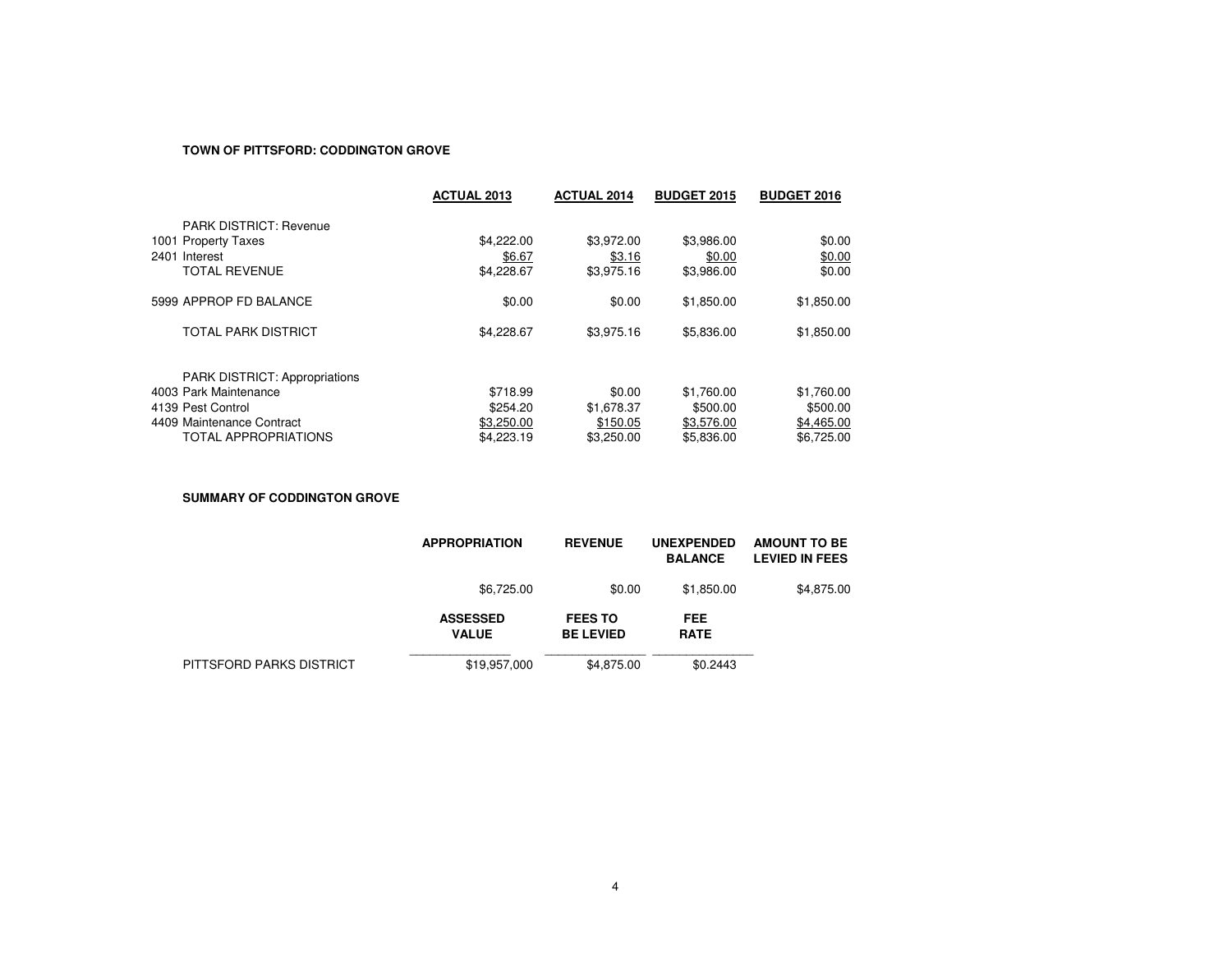### **TOWN OF PITTSFORD: MERRYCREEK / RAMBLING WOODS PARK DISTRICT**

|                                      | <b>ACTUAL 2013</b> | <b>ACTUAL 2014</b> | <b>BUDGET 2015</b> | <b>BUDGET 2016</b> |
|--------------------------------------|--------------------|--------------------|--------------------|--------------------|
| <b>PARK DISTRICT: Revenue</b>        |                    |                    |                    |                    |
| 1001 Property Taxes                  | \$2,128.00         | \$2,128.00         | \$3,067.00         | \$0.00             |
| 2401 Interest                        | \$1.28             | \$0.59             | \$0.00             | \$0.00             |
| 2705 Gifts & Donations               | \$0.00             | \$0.00             | \$0.00             | \$0.00             |
| TOTAL REVENUE                        | \$2,129.28         | \$2,128.59         | \$3,067.00         | \$0.00             |
| 5999 APPROP FD BALANCE               | \$0.00             | \$0.00             | \$300.00           | \$300.00           |
| TOTAL PARK DISTRICT                  | \$2,129.28         | \$2,128.59         | \$3,367.00         | \$300.00           |
| <b>PARK DISTRICT: Appropriations</b> |                    |                    |                    |                    |
| 4003 Park Maintenance                | \$291.67           | \$0.00             | \$1,000.00         | \$1,000.00         |
| 4139 Pest Control                    | \$0.00             | \$0.00             | \$200.00           | \$200.00           |
| 4409 Maintenance Contract            | \$1,970.00         | \$0.00             | \$2,167.00         | \$2,207.00         |
| TOTAL APPROPRIATIONS                 | \$2,261.67         | \$1,970.00         | \$3.367.00         | \$3,407.00         |

#### **SUMMARY OF MERRYCREEK / RAMBLING WOODS PARK DISTRICT**

|                          | <b>APPROPRIATION</b>            | <b>REVENUE</b>                     | <b>UNEXPENDED</b><br><b>BALANCE</b> | <b>AMOUNT TO BE</b><br><b>LEVIED IN FEES</b> |
|--------------------------|---------------------------------|------------------------------------|-------------------------------------|----------------------------------------------|
|                          | \$3,407.00                      | \$0.00                             | \$300.00                            | \$3,107.00                                   |
|                          | <b>ASSESSED</b><br><b>VALUE</b> | <b>FEES TO</b><br><b>BE LEVIED</b> | <b>FEE</b><br><b>RATE</b>           |                                              |
| PITTSFORD PARKS DISTRICT | \$6,881,700                     | \$3,107.00                         | \$0.4515                            |                                              |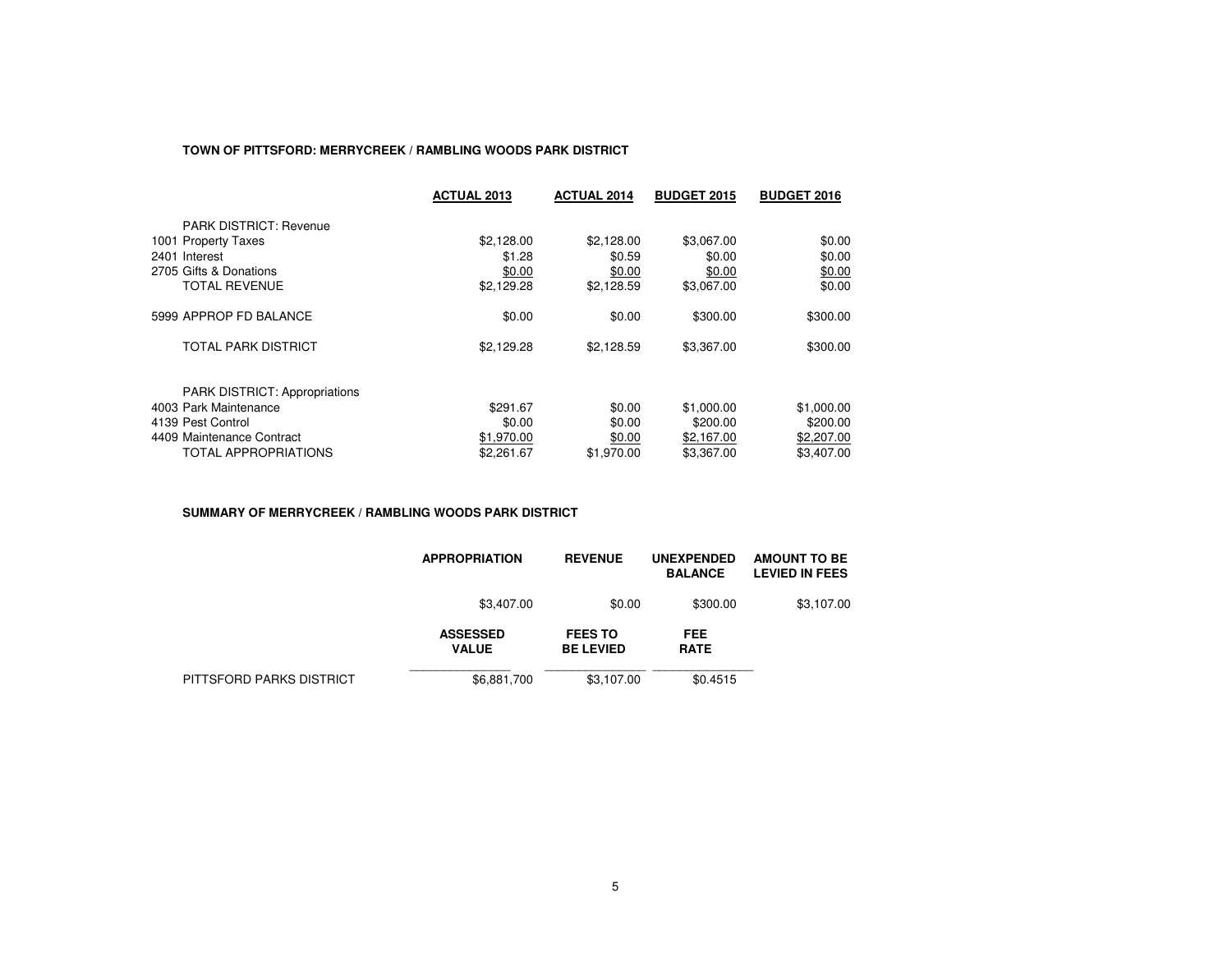### **TOWN OF PITTSFORD: SETTLER'S GREEN PARK DISTRICT**

|                                      | <b>ACTUAL 2013</b> | <b>ACTUAL 2014</b> | <b>BUDGET 2015</b> | <b>BUDGET 2016</b> |
|--------------------------------------|--------------------|--------------------|--------------------|--------------------|
| <b>PARK DISTRICT: Revenue</b>        |                    |                    |                    |                    |
| 1001 Property Taxes                  | \$0.00             | \$0.00             | \$0.00             | \$0.00             |
| 2401 Interest                        | \$1.10             | \$0.53             | \$0.00             | \$0.00             |
| 2705 Gifts & Donations               | \$0.00             | \$0.00             | \$0.00             | \$0.00             |
| <b>TOTAL REVENUE</b>                 | \$1.10             | \$0.53             | \$0.00             | \$0.00             |
| 5999 APPROP FD BALANCE               | \$0.00             | \$0.00             | \$400.00           | \$400.00           |
| TOTAL PARK DISTRICT                  | \$1.10             | \$0.53             | \$400.00           | \$400.00           |
| <b>PARK DISTRICT: Appropriations</b> |                    |                    |                    |                    |
| 4003 Park Maintenance                | \$188.28           | \$101.94           | \$300.00           | \$300.00           |
| 4203 Water & Sewer                   | \$0.00             | \$0.00             | \$100.00           | \$100.00           |
| 4409 Maintenance Contract            | \$0.00             | \$0.00             | \$0.00             | \$0.00             |
| TOTAL APPROPRIATIONS                 | \$188.28           | \$101.94           | \$400.00           | \$400.00           |

**SUMMARY OF SETTLER'S GREEN PARK DISTRICT**

|                          | <b>APPROPRIATION</b>            | <b>REVENUE</b>                     | <b>UNEXPENDED</b><br><b>BALANCE</b> | <b>AMOUNT TO BE</b><br><b>LEVIED IN FEES</b> |
|--------------------------|---------------------------------|------------------------------------|-------------------------------------|----------------------------------------------|
|                          | \$400.00                        | \$0.00                             | \$400.00                            | \$0.00                                       |
|                          | <b>ASSESSED</b><br><b>VALUE</b> | <b>FEES TO</b><br><b>BE LEVIED</b> | <b>FEE</b><br><b>RATE</b>           |                                              |
| PITTSFORD PARKS DISTRICT | \$10,862,400.00                 | \$0.00                             | \$0.00                              |                                              |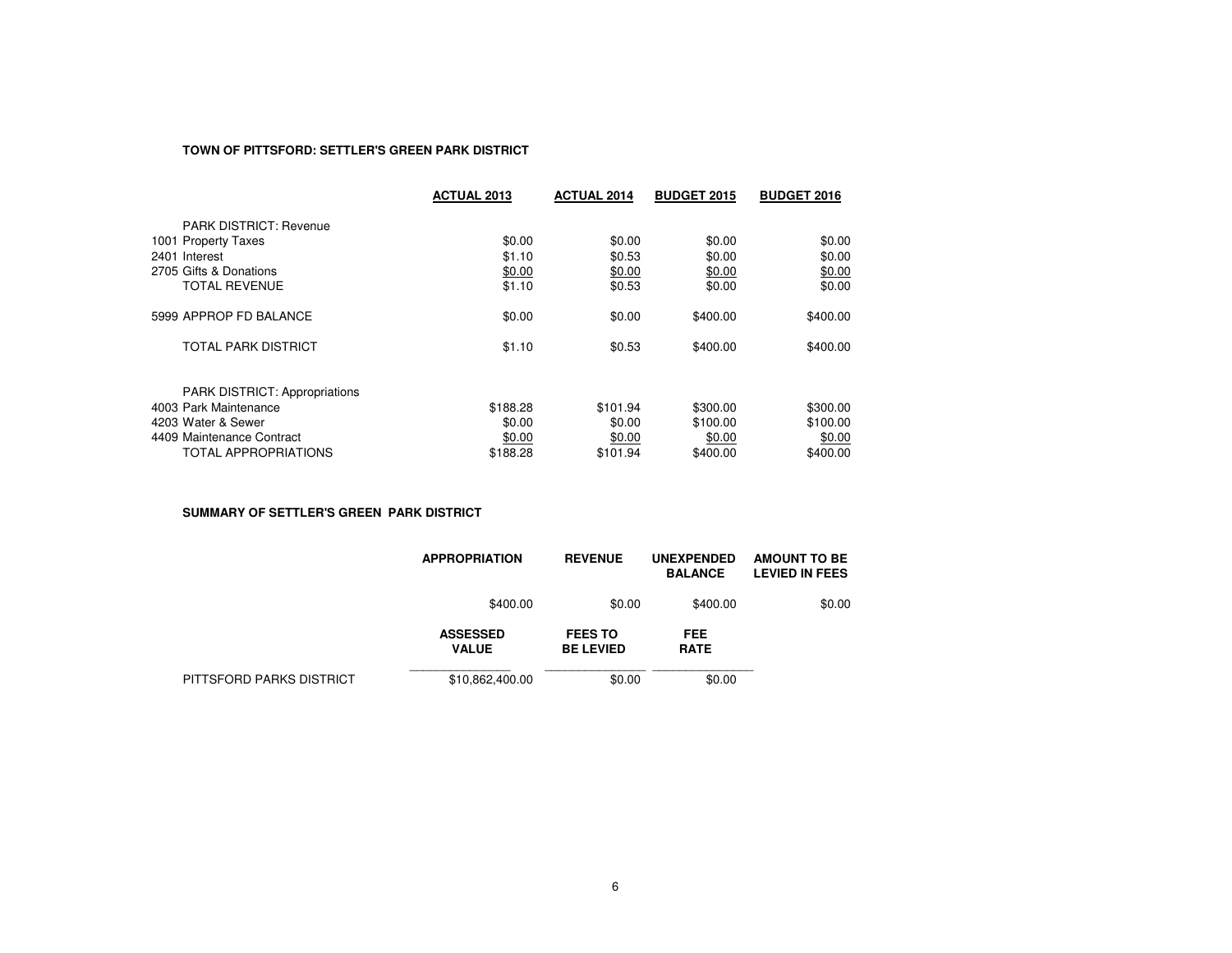### **TOWN OF PITTSFORD: KOLANEKA/MITCHELL PARK DISTRICT**

|                                      | <b>ACTUAL 2013</b> | <b>ACTUAL 2014</b> | <b>BUDGET 2015</b> | <b>BUDGET 2016</b> |
|--------------------------------------|--------------------|--------------------|--------------------|--------------------|
| <b>PARK DISTRICT: Revenue</b>        |                    |                    |                    |                    |
| 1001 Property Taxes                  | \$5,715.00         | \$5.215.00         | \$5,244.00         | \$0.00             |
| 2401 Interest                        | \$6.17             | \$3.09             | \$0.00             | \$0.00             |
| <b>TOTAL REVENUE</b>                 | \$5,721.17         | \$5.218.09         | \$5,244.00         | \$0.00             |
| 5999 APPROP FD BALANCE               | \$0.00             | \$0.00             | \$1,160.00         | \$1,160.00         |
| TOTAL PARK DISTRICT                  | \$5,721.17         | \$5,218.09         | \$6,404.00         | \$1,160.00         |
| <b>PARK DISTRICT: Appropriations</b> |                    |                    |                    |                    |
| 4003 Park Maintenance                | \$866.71           | \$1.476.42         | \$1,500.00         | \$1,500.00         |
| 4139 Pest Control                    | \$0.00             | \$0.00             | \$500.00           | \$500.00           |
| 4409 Maintenance Contract            | \$4,003.00         | \$4,003.00         | \$4,404.00         | \$4.040.00         |
| <b>TOTAL APPROPRIATIONS</b>          | \$4,869.71         | \$5,479.42         | \$6,404.00         | \$6.040.00         |

**SUMMARY OF KOLANEKA / MITCHELL PARK DISTRICT**

|                          | <b>APPROPRIATION</b>            | <b>REVENUE</b>                     | <b>UNEXPENDED</b><br><b>BALANCE</b> | <b>AMOUNT TO BE</b><br><b>LEVIED IN FEES</b> |
|--------------------------|---------------------------------|------------------------------------|-------------------------------------|----------------------------------------------|
|                          | \$6,040.00                      | \$0.00                             | \$1.160.00                          | \$4,880.00                                   |
|                          | <b>ASSESSED</b><br><b>VALUE</b> | <b>FEES TO</b><br><b>BE LEVIED</b> | <b>FEE</b><br><b>RATE</b>           |                                              |
| PITTSFORD PARKS DISTRICT | \$30,544,700.00                 | \$4,880.00                         | \$0.16                              |                                              |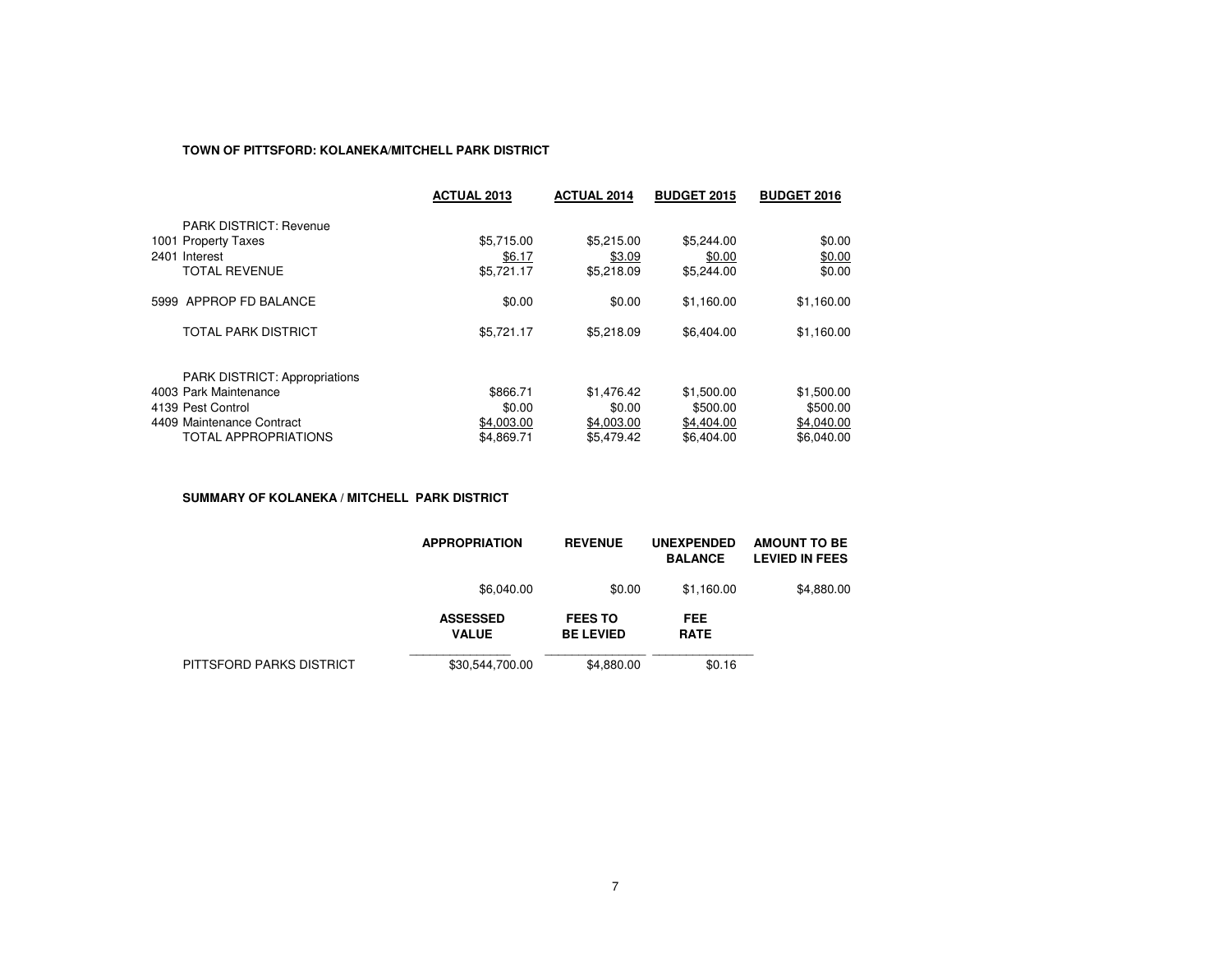### **TOWN OF PITTSFORD: DELANCY / TRAVIS PARK DISTRICT**

|                                                               | <b>ACTUAL 2013</b> | <b>ACTUAL 2014</b> | <b>BUDGET 2015</b> | <b>BUDGET 2016</b> |
|---------------------------------------------------------------|--------------------|--------------------|--------------------|--------------------|
| <b>PARK DISTRICT: Revenue</b>                                 |                    |                    |                    |                    |
| 1001 Property Taxes<br>1001                                   | \$2,984.00         | \$2,684.00         | \$2,671.00         | \$0.00             |
| 2401<br>2401 Interest                                         | \$4.98             | \$2.38             | \$0.00             | \$0.00             |
| <b>TOTAL REVENUE</b>                                          | \$2,988.98         | \$2,686.38         | \$2,671.00         | \$0.00             |
| 5999 APPROP FD BALANCE                                        | \$0.00             | \$0.00             | \$900.00           | \$900.00           |
| <b>TOTAL PARK DISTRICT</b>                                    | \$2,988.98         | \$2,686.38         | \$3,571.00         | \$900.00           |
|                                                               |                    |                    |                    |                    |
| <b>PARK DISTRICT: Appropriations</b><br>4003 Park Maintenance | \$1,042.15         | \$0.00             | \$1,100.00         | \$1,100.00         |
| 4139 Pest Control                                             | \$138.25           | \$0.00             | \$300.00           | \$300.00           |
| 4409 Maintenance Contract                                     | \$1,973.00         | \$1,973.00         | \$2.171.00         | \$2,946.00         |
| <b>TOTAL APPROPRIATIONS</b>                                   | \$3.153.40         | \$1,973.00         | \$3.571.00         | \$4.346.00         |

**SUMMARY OF DELANCY / TRAVIS PARK DISTRICT**

|                          | <b>APPROPRIATION</b>            | <b>REVENUE</b>                     | <b>UNEXPENDED</b><br><b>BALANCE</b> | <b>AMOUNT TO BE</b><br><b>LEVIED IN FEES</b> |
|--------------------------|---------------------------------|------------------------------------|-------------------------------------|----------------------------------------------|
|                          | \$4,346.00                      | \$0.00                             | \$900.00                            | \$3,446.00                                   |
|                          | <b>ASSESSED</b><br><b>VALUE</b> | <b>FEES TO</b><br><b>BE LEVIED</b> | FEE<br><b>RATE</b>                  |                                              |
| PITTSFORD PARKS DISTRICT | \$20,780,100                    | \$3,446.00                         | \$0.1658                            |                                              |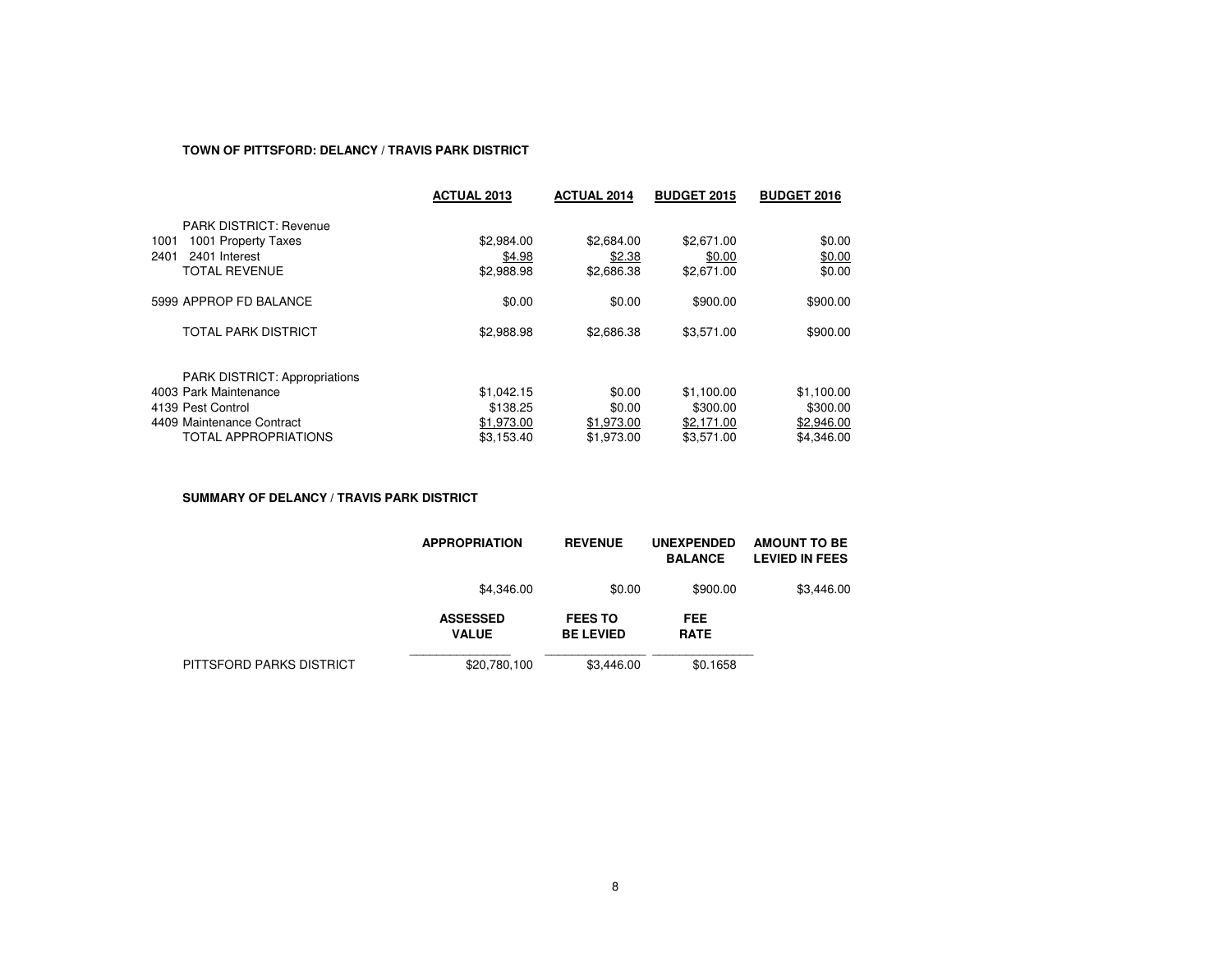#### **TOWN OF PITTSFORD: NORTHSTONE / THOMAS PARK DISTRICT**

|                                      | <b>ACTUAL 2013</b> | <b>ACTUAL 2014</b> | <b>BUDGET 2015</b> | <b>BUDGET 2016</b> |
|--------------------------------------|--------------------|--------------------|--------------------|--------------------|
| <b>PARK DISTRICT: Revenue</b>        |                    |                    |                    |                    |
| 1001 Property Taxes<br>1001          | \$4,116.00         | \$3,866.00         | \$5,218.00         | \$0.00             |
| 2401<br>2401 Interest                | \$7.40             | \$3.74             | \$0.00             | \$0.00             |
| <b>TOTAL REVENUE</b>                 | \$4,123.40         | \$3,869.74         | \$5,218,00         | \$0.00             |
| 5999 APPROP FD BALANCE               | \$0.00             | \$0.00             | \$2,000.00         | \$2,000.00         |
| <b>TOTAL PARK DISTRICT</b>           | \$4,123.40         | \$3,869.74         | \$7,218.00         | \$2,000.00         |
| <b>PARK DISTRICT: Appropriations</b> |                    |                    |                    |                    |
| 4003 Park Maintenance                | \$322.97           | \$1,287.25         | \$3,700.00         | \$1,700.00         |
| 4139 Pest Control                    | \$0.00             | \$500.00           | \$500.00           | \$500.00           |
| 4409 Maintenance Contract            | \$2,743.00         | \$2,743.00         | \$3.018.00         | \$4.723.00         |
| <b>TOTAL APPROPRIATIONS</b>          | \$3.065.97         | \$4,530.25         | \$7,218,00         | \$6,923,00         |

SUMMARY OF NORTHSTONE / THOMAS PARK DISTRICT

|                          | <b>APPROPRIATION</b>            | <b>REVENUE</b>                     | <b>UNEXPENDED</b><br><b>BALANCE</b> | <b>AMOUNT TO BE</b><br><b>LEVIED IN FEES</b> |
|--------------------------|---------------------------------|------------------------------------|-------------------------------------|----------------------------------------------|
|                          | \$6,923.00                      | \$0.00                             | \$2,000.00                          | \$4,923.00                                   |
|                          | <b>ASSESSED</b><br><b>VALUE</b> | <b>FEES TO</b><br><b>BE LEVIED</b> | FEE<br><b>RATE</b>                  |                                              |
| PITTSFORD PARKS DISTRICT | \$39,076,300                    | \$4,923.00                         | \$0.1260                            |                                              |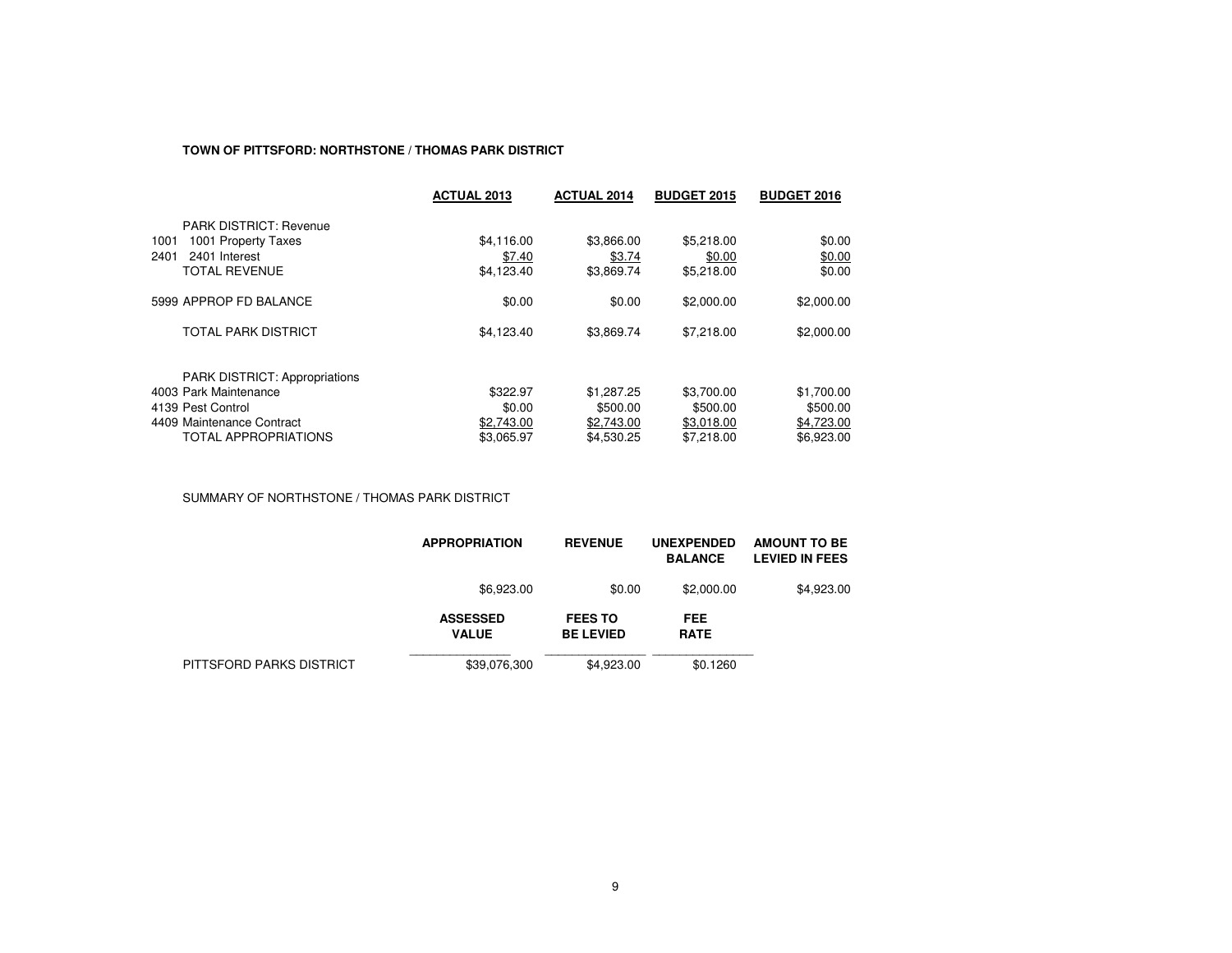### **TOWN OF PITTSFORD: HEDGEWOOD / CRESTWOOD PARK DISTRICT**

|                                      | <b>ACTUAL 2013</b> | <b>ACTUAL 2014</b> | <b>BUDGET 2015</b> | <b>BUDGET 2016</b> |
|--------------------------------------|--------------------|--------------------|--------------------|--------------------|
| <b>PARK DISTRICT: Revenue</b>        |                    |                    |                    |                    |
| 1001 Property Taxes<br>1001          | \$2,588.00         | \$2,388.00         | \$2,390.00         | \$0.00             |
| 2401<br>2401 Interest                | \$5.51             | \$2.60             | \$0.00             | \$0.00             |
| <b>TOTAL REVENUE</b>                 | \$2,593.51         | \$2,390.60         | \$2,390.00         | \$0.00             |
| 5999 APPROP FD BALANCE               | \$0.00             | \$0.00             | \$1,265.00         | \$1,265.00         |
| <b>TOTAL PARK DISTRICT</b>           | \$2,593.51         | \$2,390.60         | \$3,655.00         | \$1,265.00         |
| <b>PARK DISTRICT: Appropriations</b> |                    |                    |                    |                    |
| 4003 Park Maintenance                | \$1,122.57         | \$584.91           | \$1,300.00         | \$1,300.00         |
| 4139 Pest Control                    | \$71.30            | \$0.00             | \$300.00           | \$300.00           |
| 4409 Maintenance Contract            | \$1,867.00         | \$1,867.00         | \$2,055.00         | \$2,312.00         |
| <b>TOTAL APPROPRIATIONS</b>          | \$3,060.87         | \$2,451.91         | \$3,655.00         | \$3.912.00         |

SUMMARY OF HEDGEWOOD / CRESTWOOD PARK DISTRICT

|                          | <b>APPROPRIATION</b>            | <b>REVENUE</b>                     | <b>UNEXPENDED</b><br><b>BALANCE</b> | <b>AMOUNT TO BE</b><br><b>LEVIED IN FEES</b> |
|--------------------------|---------------------------------|------------------------------------|-------------------------------------|----------------------------------------------|
|                          | \$3,912.00                      | \$0.00                             | \$1,265.00                          | \$2,647.00                                   |
|                          | <b>ASSESSED</b><br><b>VALUE</b> | <b>FEES TO</b><br><b>BE LEVIED</b> | <b>FEE</b><br><b>RATE</b>           |                                              |
| PITTSFORD PARKS DISTRICT | \$18,795,000                    | \$2,647.00                         | \$0.1408                            |                                              |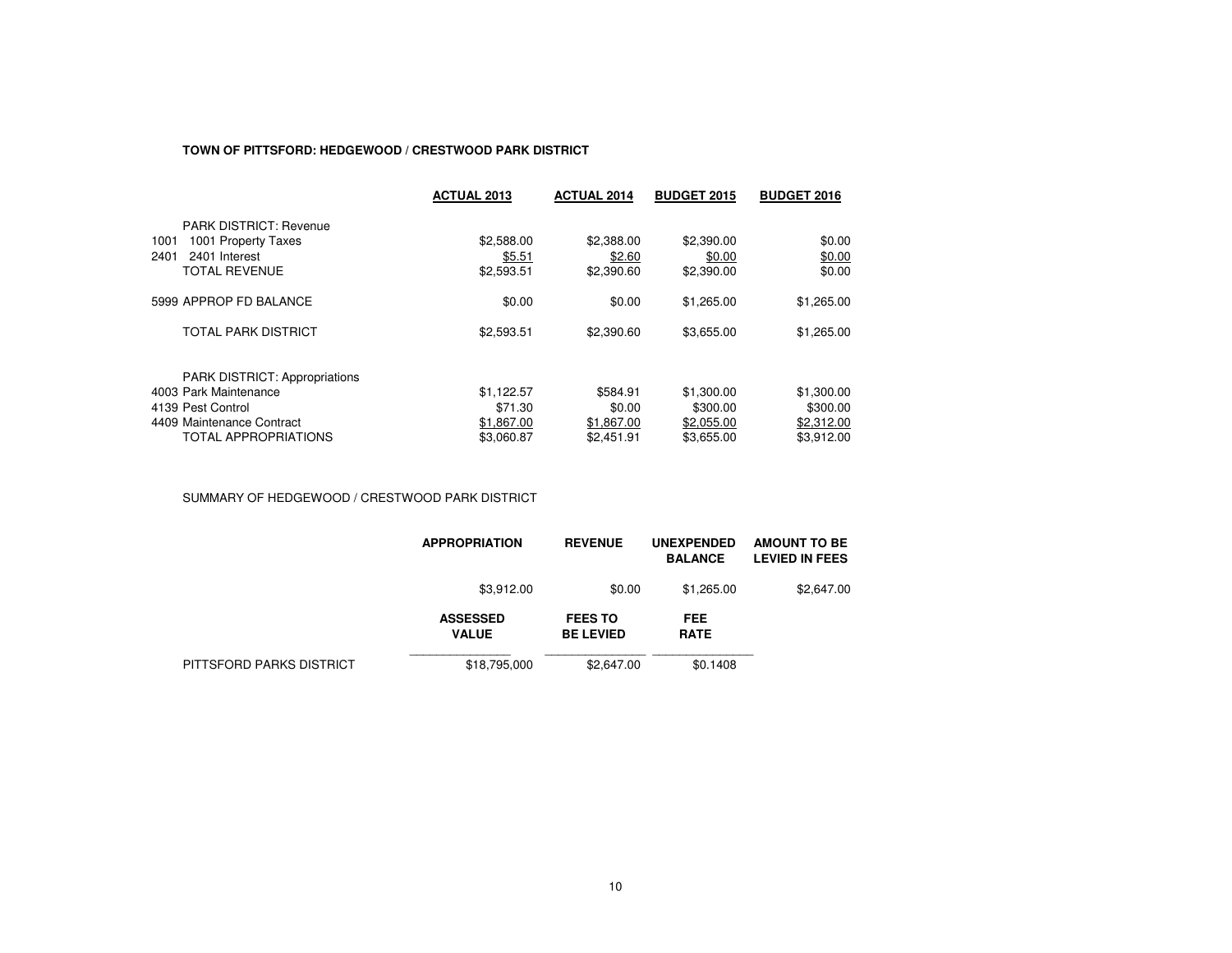# **TOWN OF PITTSFORD: STONETOWN HAMLET PARK DISTRICT**

|                                      | <b>ACTUAL 2013</b> | <b>ACTUAL 2014</b> | <b>BUDGET 2015</b> | <b>BUDGET 2016</b> |
|--------------------------------------|--------------------|--------------------|--------------------|--------------------|
| <b>PARK DISTRICT: Revenue</b>        |                    |                    |                    |                    |
| 1001 Property Taxes<br>1001          | \$265.00           | \$225.00           | \$2,475.00         | \$0.00             |
| 2401<br>2401 Interest                | \$0.60             | \$0.29             | \$0.00             | \$0.00             |
| <b>TOTAL REVENUE</b>                 | \$265.60           | \$225.29           | \$2,475.00         | \$0.00             |
| 5999 APPROP FD BALANCE               | \$0.00             | \$0.00             | \$175.00           | \$175.00           |
| <b>TOTAL PARK DISTRICT</b>           | \$265.60           | \$225.29           | \$2,650.00         | \$175.00           |
| <b>PARK DISTRICT: Appropriations</b> |                    |                    |                    |                    |
| 4003 Park Maintenance                | \$204.49           | \$104.60           | \$2,550.00         | \$300.00           |
| 4203 Water                           | \$0.00             | \$0.00             | \$100.00           | \$100.00           |
| <b>TOTAL APPROPRIATIONS</b>          | \$204.49           | \$104.60           | \$2,650.00         | \$400.00           |

**SUMMARY OF STONETOWN HAMLET PARK DISTRICT**

|                          | <b>APPROPRIATION</b>            | <b>REVENUE</b>                     | <b>UNEXPENDED</b><br><b>BALANCE</b> | <b>AMOUNT TO BE</b><br><b>LEVIED IN FEES</b> |
|--------------------------|---------------------------------|------------------------------------|-------------------------------------|----------------------------------------------|
|                          | \$400.00                        | \$0.00                             | \$175.00                            | \$225.00                                     |
|                          | <b>ASSESSED</b><br><b>VALUE</b> | <b>FEES TO</b><br><b>BE LEVIED</b> | <b>FEE</b><br><b>RATE</b>           |                                              |
| PITTSFORD PARKS DISTRICT | \$8,040,600                     | \$225.00                           | \$0.0280                            |                                              |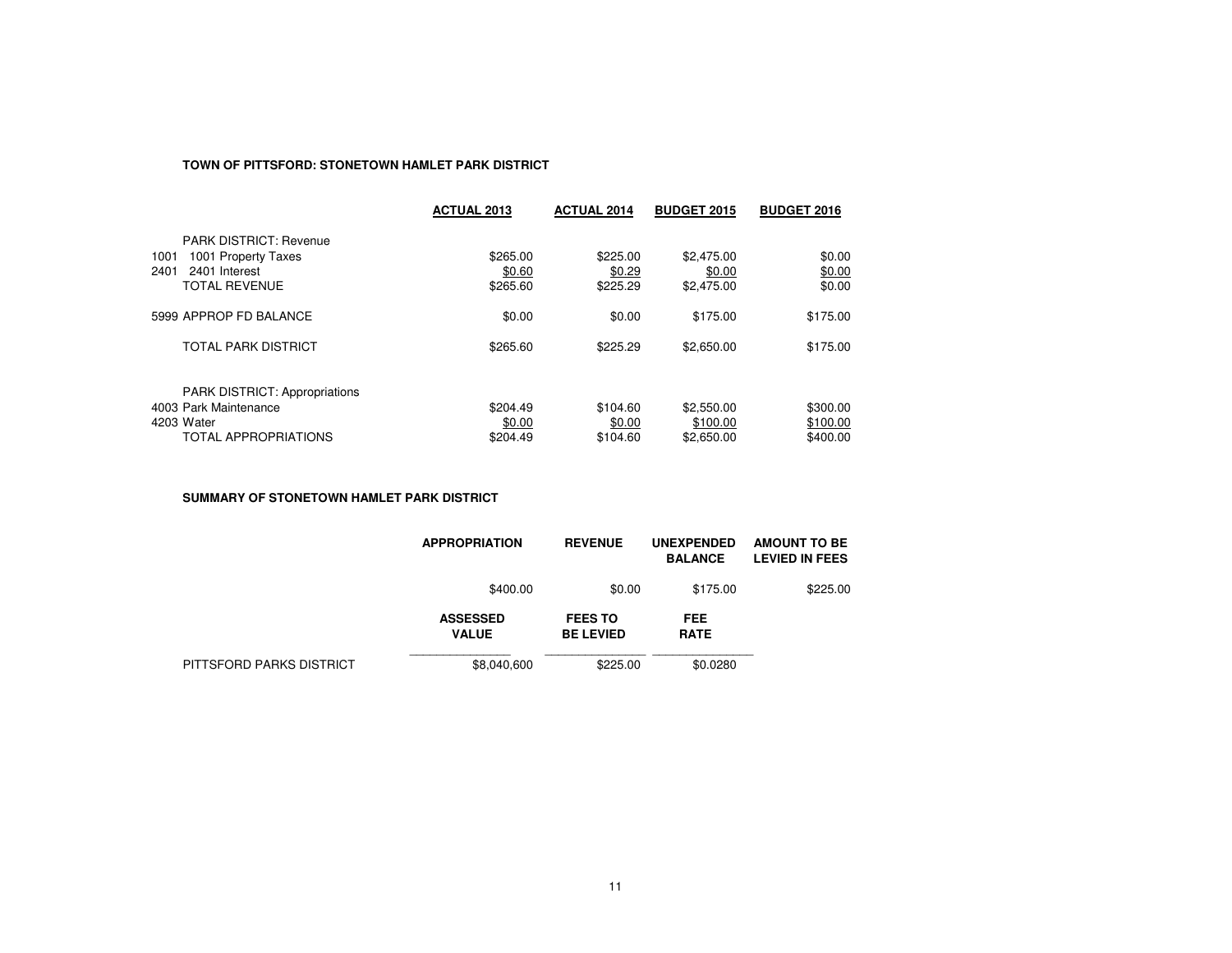# **TOWN OF PITTSFORD: EAST AVENUE MANOR PARK DISTRICT**

|                                                                                                                 | <b>ACTUAL 2013</b>                 | <b>ACTUAL 2014</b>                 | <b>BUDGET 2015</b>                 | <b>BUDGET 2016</b>                 |
|-----------------------------------------------------------------------------------------------------------------|------------------------------------|------------------------------------|------------------------------------|------------------------------------|
| <b>PARK DISTRICT: Revenue</b><br>1001<br>1001 Property Taxes<br>2401 Interest<br>2401<br><b>TOTAL REVENUE</b>   | \$4,763.00<br>\$3.02<br>\$4,766.02 | \$4,763.00<br>\$1.44<br>\$4,764.44 | \$5,084.00<br>\$0.00<br>\$5,084.00 | \$0.00<br>\$0.00<br>\$0.00         |
| 5999 APPROP FD BALANCE<br><b>TOTAL PARK DISTRICT</b>                                                            | \$0.00<br>\$4.766.02               | \$0.00<br>\$4.764.44               | \$800.00<br>\$5,884.00             | \$800.00<br>\$800.00               |
| <b>PARK DISTRICT: Appropriations</b><br>4003 Park Maintenance<br>4139 Pest Control<br>4409 Maintenance Contract | \$748.56<br>\$0.00<br>\$4,258.00   | \$949.80<br>\$0.00<br>\$4,258.00   | \$1,200.00<br>\$0.00<br>\$4,684.00 | \$2,700.00<br>\$0.00<br>\$3,650.00 |
| TOTAL APPROPRIATIONS                                                                                            | \$5,006.56                         | \$5,207.80                         | \$5,884.00                         | \$6,350.00                         |

SUMMARY OF EAST AVENUE MANOR PARK DISTRICT

|                          | <b>APPROPRIATION</b>            | <b>REVENUE</b>                     | <b>UNEXPENDED</b><br><b>BALANCE</b> | <b>AMOUNT TO BE</b><br><b>LEVIED IN FEES</b> |
|--------------------------|---------------------------------|------------------------------------|-------------------------------------|----------------------------------------------|
|                          | \$6,350.00                      | \$0.00                             | \$800.00                            | \$5,550.00                                   |
|                          | <b>ASSESSED</b><br><b>VALUE</b> | <b>FEES TO</b><br><b>BE LEVIED</b> | <b>FEE</b><br><b>RATE</b>           |                                              |
| PITTSFORD PARKS DISTRICT | \$21,793,700                    | \$5,550.00                         | \$0.2547                            |                                              |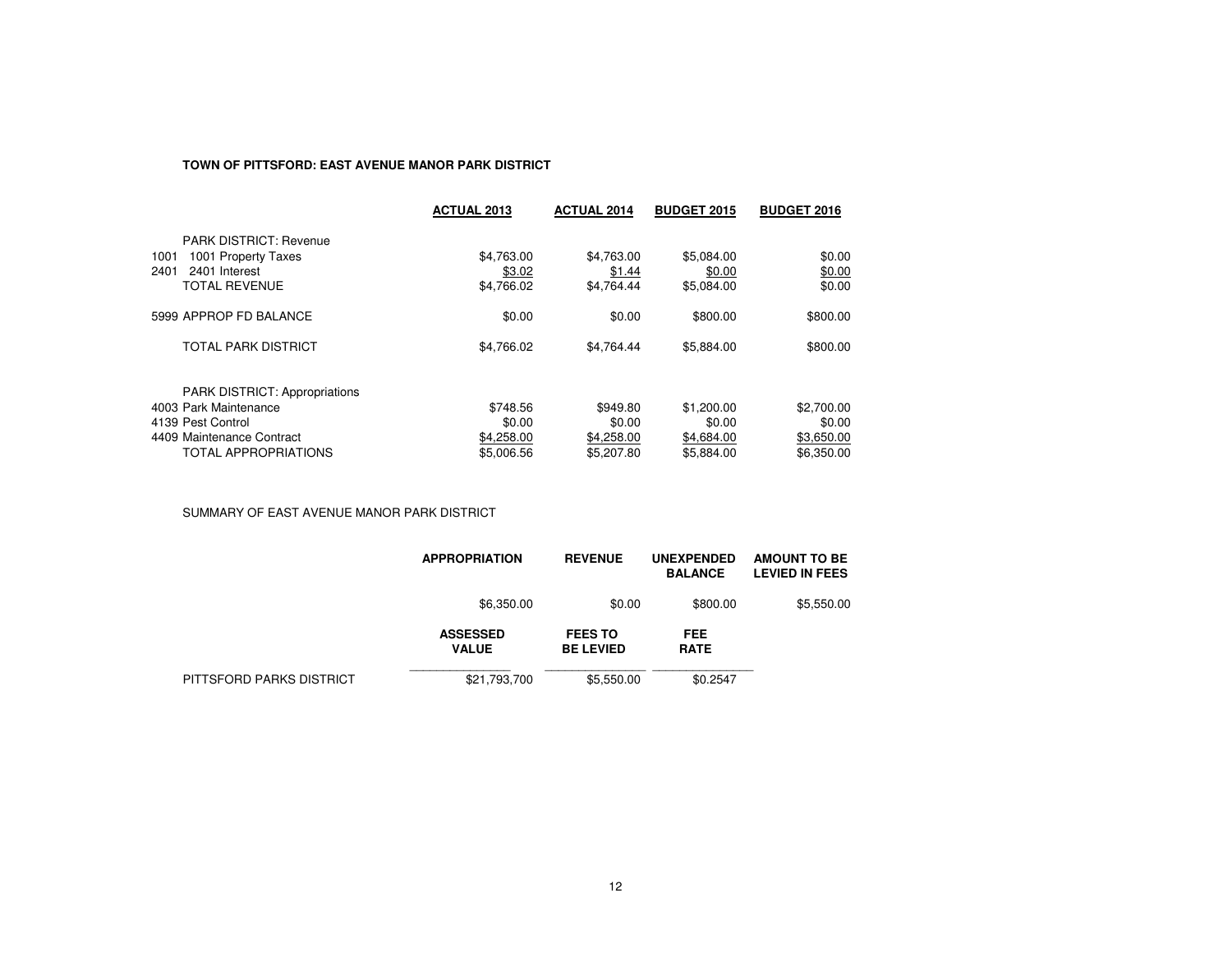### **TOWN OF PITTSFORD: ROLLINS CROSSING PARK DISTRICT**

|                                                               | <b>ACTUAL 2013</b> | <b>ACTUAL 2014</b> | <b>BUDGET 2015</b> | <b>BUDGET 2016</b> |
|---------------------------------------------------------------|--------------------|--------------------|--------------------|--------------------|
| <b>PARK DISTRICT: Revenue</b>                                 |                    |                    |                    |                    |
| 1001 Property Taxes<br>1001                                   | \$3,314.00         | \$3,139.00         | \$3,183.00         | \$0.00             |
| 2401<br>2401 Interest                                         | \$5.12             | \$2.59             | \$0.00             | \$0.00             |
| <b>TOTAL REVENUE</b>                                          | \$3,319.12         | \$3,141.59         | \$3,183.00         | \$0.00             |
| 5999 APPROP FD BALANCE                                        | \$0.00             | \$0.00             | \$650.00           | \$650.00           |
| <b>TOTAL PARK DISTRICT</b>                                    | \$3,319.12         | \$3,141.59         | \$3,833.00         | \$650.00           |
|                                                               |                    |                    |                    |                    |
| <b>PARK DISTRICT: Appropriations</b><br>4003 Park Maintenance | \$521.97           | \$816.51           | \$1,200.00         | \$1,200.00         |
| 4139 Pest Control                                             | \$41.65            | \$0.00             | \$100.00           | \$100.00           |
| 4409 Maintenance Contract                                     | \$2,302.00         | \$2,302.00         | \$2,533.00         | \$3,559.00         |
| <b>TOTAL APPROPRIATIONS</b>                                   | \$2,865.62         | \$3,118.51         | \$3.833.00         | \$4.859.00         |

**SUMMARY OF ROLLINS CROSSING PARK DISTRICT**

|                          | <b>APPROPRIATION</b>            | <b>REVENUE</b>                     | <b>UNEXPENDED</b><br><b>BALANCE</b> | <b>AMOUNT TO BE</b><br><b>LEVIED IN FEES</b> |
|--------------------------|---------------------------------|------------------------------------|-------------------------------------|----------------------------------------------|
|                          | \$4,859.00                      | \$0.00                             | \$650.00                            | \$4,209.00                                   |
|                          | <b>ASSESSED</b><br><b>VALUE</b> | <b>FEES TO</b><br><b>BE LEVIED</b> | <b>FEE</b><br><b>RATE</b>           |                                              |
| PITTSFORD PARKS DISTRICT | \$23,323,000                    | \$4,209.00                         | \$0.1805                            |                                              |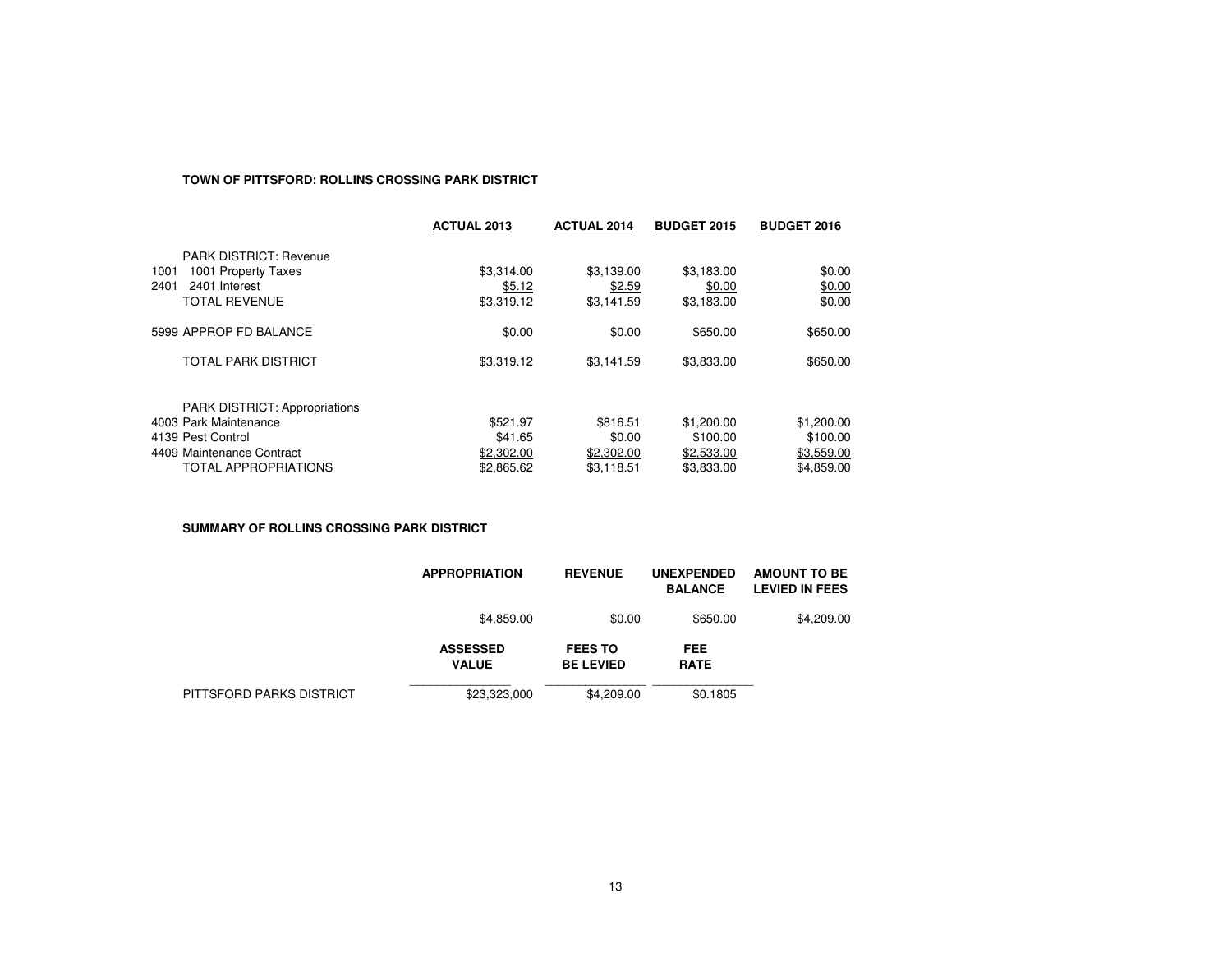### **TOWN OF PITTSFORD: HARVEST GLEN PARK DISTRICT**

|                                      | <b>ACTUAL 2013</b> | <b>ACTUAL 2014</b> | <b>BUDGET 2015</b> | <b>BUDGET 2016</b> |
|--------------------------------------|--------------------|--------------------|--------------------|--------------------|
| <b>PARK DISTRICT: Revenue</b>        |                    |                    |                    |                    |
| 1001 Property Taxes<br>1001          | \$2,317.00         | \$2,067.00         | \$2,055.00         | \$0.00             |
| 2401 Interest<br>2401                | \$3.73             | \$1.82             | \$0.00             | \$0.00             |
| <b>TOTAL REVENUE</b>                 | \$2,320.73         | \$2,068.82         | \$2,055.00         | \$0.00             |
| 5999 APPROP FD BALANCE               | \$0.00             | \$0.00             | \$820.00           | \$820.00           |
| <b>TOTAL PARK DISTRICT</b>           | \$2,320.73         | \$2,068.82         | \$2,875.00         | \$820.00           |
| <b>PARK DISTRICT: Appropriations</b> |                    |                    |                    |                    |
| 4003 Park Maintenance                | \$197.85           | \$178.96           | \$900.00           | \$900.00           |
| 4139 Pest Control                    | \$47.48            | \$0.00             | \$60.00            | \$60.00            |
| 4409 Maintenance Contract            | \$1,740.00         | \$1,740.00         | \$1.915.00         | \$2,426.00         |
| <b>TOTAL APPROPRIATIONS</b>          | \$1.985.33         | \$1.918.96         | \$2,875.00         | \$3.386.00         |

**SUMMARY OF HARVEST GLEN PARK DISTRICT**

|                          | <b>APPROPRIATION</b>            | <b>REVENUE</b>                     | <b>UNEXPENDED</b><br><b>BALANCE</b> | <b>AMOUNT TO BE</b><br><b>LEVIED IN FEES</b> |
|--------------------------|---------------------------------|------------------------------------|-------------------------------------|----------------------------------------------|
|                          | \$3,386.00                      | \$0.00                             | \$820.00                            | \$2,566.00                                   |
|                          | <b>ASSESSED</b><br><b>VALUE</b> | <b>FEES TO</b><br><b>BE LEVIED</b> | <b>FEE</b><br><b>RATE</b>           |                                              |
| PITTSFORD PARKS DISTRICT | \$8,784,000                     | \$2,566.00                         | \$0.2921                            |                                              |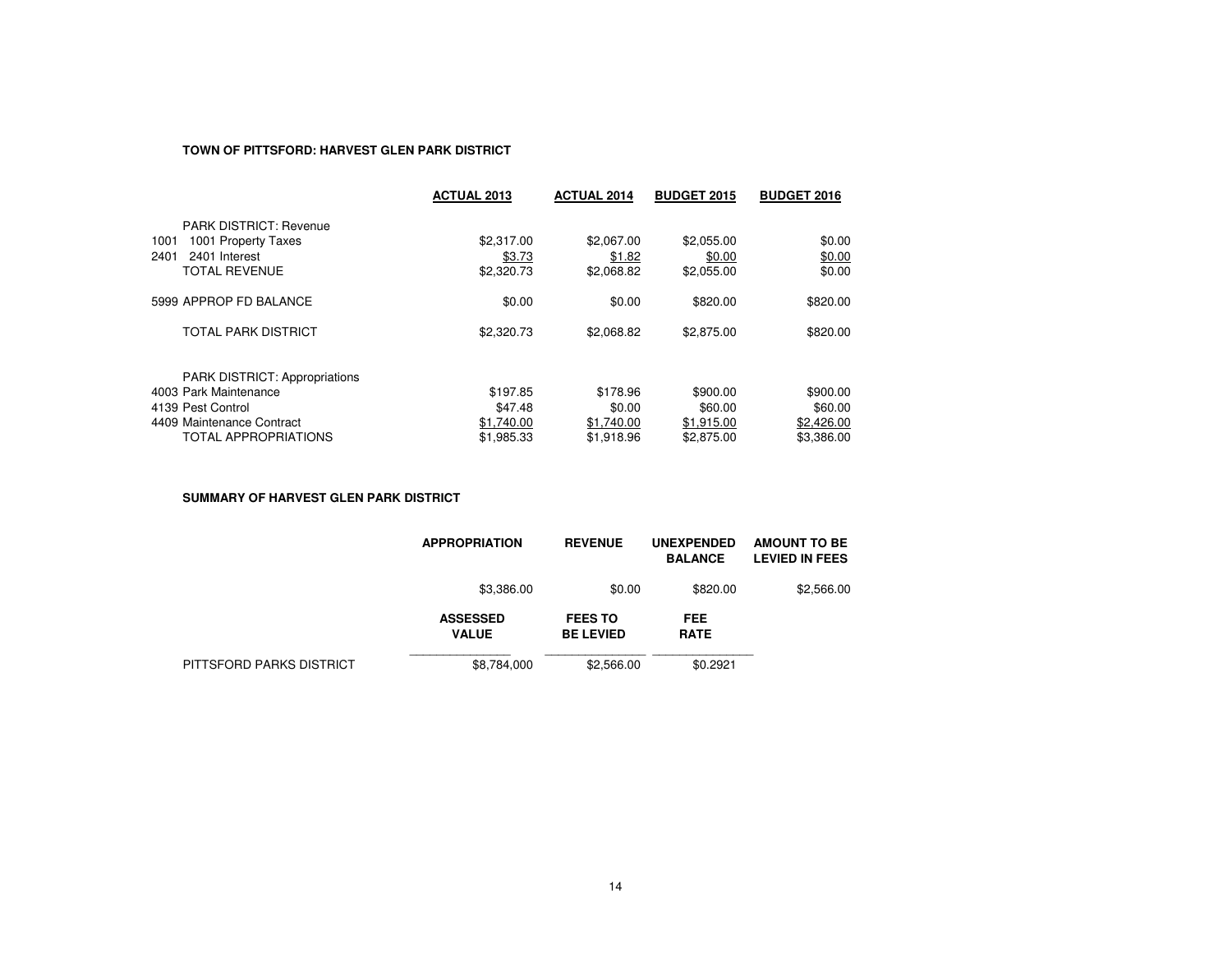### **TOWN OF PITTSFORD: AUTUMN WOODS PARK DISTRICT**

|                                      | <b>ACTUAL 2013</b> | <b>ACTUAL 2014</b> | <b>BUDGET 2015</b> | <b>BUDGET 2016</b> |
|--------------------------------------|--------------------|--------------------|--------------------|--------------------|
| <b>PARK DISTRICT: Revenue</b>        |                    |                    |                    |                    |
| 1001 Property Taxes<br>1001          | \$4,576.00         | \$4,326.00         | \$4,419.00         | \$0.00             |
| 2401<br>2401 Interest                | \$4.34             | \$2.23             | \$0.00             | \$0.00             |
| <b>TOTAL REVENUE</b>                 | \$4,580.34         | \$4,328.23         | \$4.419.00         | \$0.00             |
| 5999 APPROP FD BALANCE               | \$0.00             | \$0.00             | \$825.00           | \$825.00           |
| <b>TOTAL PARK DISTRICT</b>           | \$4,580.34         | \$4,328,23         | \$5,244.00         | \$825.00           |
| <b>PARK DISTRICT: Appropriations</b> |                    |                    |                    |                    |
| 4003 Park Maintenance                | \$424.47           | \$850.06           | \$1,320.00         | \$1,320.00         |
| 4139 Pest Control                    | \$138.60           | \$0.00             | \$200.00           | \$200.00           |
| 4409 Maintenance Contract            | \$3,385.00         | \$3,385.00         | \$3,724.00         | \$3,577.00         |
| <b>TOTAL APPROPRIATIONS</b>          | \$3.948.07         | \$4,235.06         | \$5.244.00         | \$5.097.00         |

**SUMMARY OF AUTUMN WOODS PARK DISTRICT**

|                          | <b>APPROPRIATION</b>            | <b>REVENUE</b>                     | <b>UNEXPENDED</b><br><b>BALANCE</b> | <b>AMOUNT TO BE</b><br><b>LEVIED IN FEES</b> |
|--------------------------|---------------------------------|------------------------------------|-------------------------------------|----------------------------------------------|
|                          | \$5,097.00                      | \$0.00                             | \$825.00                            | \$4,272.00                                   |
|                          | <b>ASSESSED</b><br><b>VALUE</b> | <b>FEES TO</b><br><b>BE LEVIED</b> | <b>FEE</b><br><b>RATE</b>           |                                              |
| PITTSFORD PARKS DISTRICT | \$71,848,200                    | \$4,272.00                         | \$0.0595                            |                                              |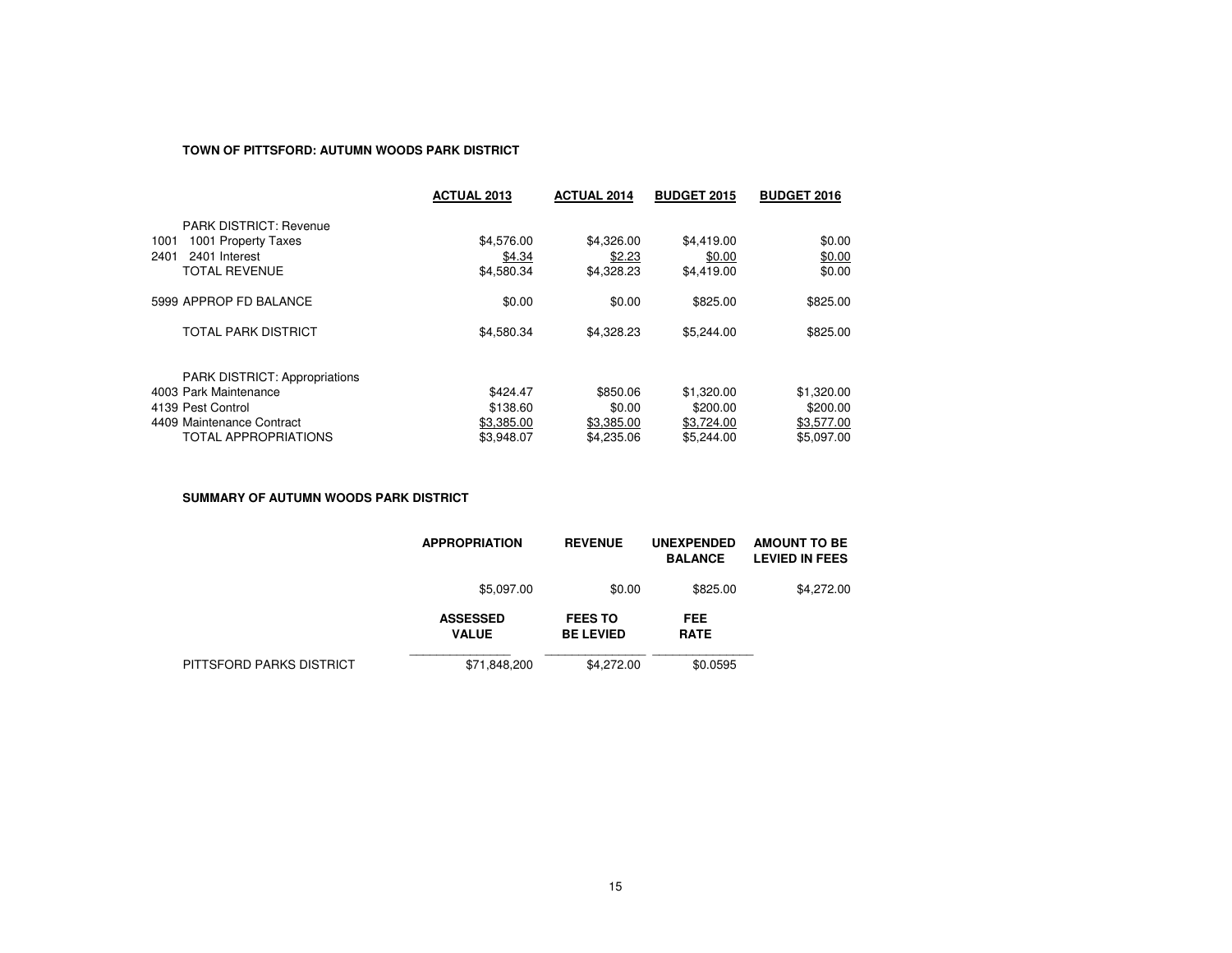## **TOWN OF PITTSFORD: KENSINGTON PARK DISTRICT**

|                                                                                                                                                | <b>ACTUAL 2013</b>                               | <b>ACTUAL 2014</b>                               | <b>BUDGET 2015</b>                                 | <b>BUDGET 2016</b>                                  |
|------------------------------------------------------------------------------------------------------------------------------------------------|--------------------------------------------------|--------------------------------------------------|----------------------------------------------------|-----------------------------------------------------|
| <b>PARK DISTRICT: Revenue</b><br>1001 Property Taxes<br>1001<br>2401<br>2401 Interest<br><b>TOTAL REVENUE</b>                                  | \$8,395.00<br>\$8.56<br>\$8,403.56               | \$8,395.00<br>\$4.07<br>\$8,399.07               | \$8,400.00<br>\$0.00<br>\$8,400.00                 | \$0.00<br>\$0.00<br>\$0.00                          |
| 5999 APPROP FD BALANCE                                                                                                                         | \$0.00                                           | \$0.00                                           | \$1,300.00                                         | \$1,300.00                                          |
| <b>TOTAL PARK DISTRICT</b>                                                                                                                     | \$8,403.56                                       | \$8,399.07                                       | \$9,700.00                                         | \$1,300.00                                          |
| <b>PARK DISTRICT: Appropriations</b><br>4003 Park Maintenance<br>4139 Pest Control<br>4409 Maintenance Contract<br><b>TOTAL APPROPRIATIONS</b> | \$2,484.29<br>\$0.00<br>\$6,273.00<br>\$8,757.29 | \$1,230.35<br>\$0.00<br>\$6,273,00<br>\$7.503.35 | \$2,500.00<br>\$300.00<br>\$6,900.00<br>\$9,700.00 | \$2,500.00<br>\$300.00<br>\$7,472.00<br>\$10.272.00 |

**SUMMARY OF KENSINGTON PARK DISTRICT**

|                          | <b>APPROPRIATION</b>            | <b>REVENUE</b>                     | <b>UNEXPENDED</b><br><b>BALANCE</b> | <b>AMOUNT TO BE</b><br><b>LEVIED IN FEES</b> |
|--------------------------|---------------------------------|------------------------------------|-------------------------------------|----------------------------------------------|
|                          | \$10,272.00                     | \$0.00                             | \$1,300.00                          | \$8,972.00                                   |
|                          | <b>ASSESSED</b><br><b>VALUE</b> | <b>FEES TO</b><br><b>BE LEVIED</b> | <b>FEE</b><br><b>RATE</b>           |                                              |
| PITTSFORD PARKS DISTRICT | \$53,851,800                    | \$8,972.00                         | \$0.1666                            |                                              |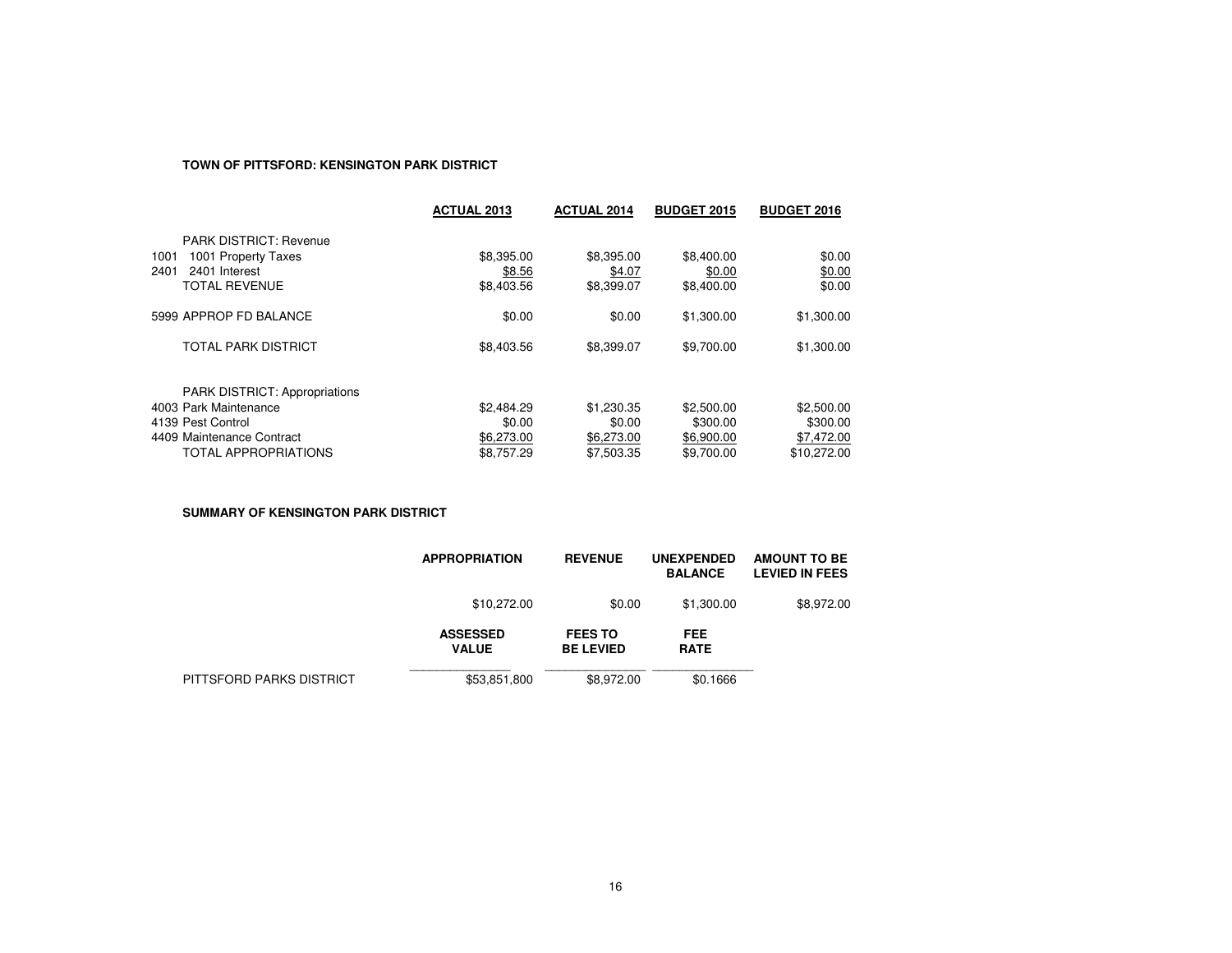# **TOWN OF PITTSFORD: GREYTHORNE PARK DISTRICT**

|                                                      | <b>ACTUAL 2013</b> | <b>ACTUAL 2014</b> | <b>BUDGET 2015</b> | <b>BUDGET 2016</b> |
|------------------------------------------------------|--------------------|--------------------|--------------------|--------------------|
| <b>PARK DISTRICT: Revenue</b>                        |                    |                    |                    |                    |
| 1001 Property Taxes<br>1001<br>2401 Interest<br>2401 | \$5,854.00         | \$5,854.00         | \$5,919.00         | \$0.00             |
|                                                      | \$4.19             | \$2.44             | \$0.00             | \$0.00             |
| <b>TOTAL REVENUE</b>                                 | \$5,858.19         | \$5,856.44         | \$5,919.00         | \$0.00             |
| 5999 APPROP FD BALANCE                               | \$0.00             | \$0.00             | \$400.00           | \$400.00           |
| <b>TOTAL PARK DISTRICT</b>                           | \$5,858.19         | \$5.856.44         | \$6,319.00         | \$400.00           |
| <b>PARK DISTRICT: Appropriations</b>                 |                    |                    |                    |                    |
| 4003 Park Maintenance                                | \$607.77           | \$402.66           | \$2,300.00         | \$2,300.00         |
| 4139 Pest Control                                    | \$0.00             | \$89.48            | \$300.00           | \$300.00           |
| 4409 Maintenance Contract                            | \$3,380.00         | \$3,380.00         | \$3,719.00         | \$3,865.00         |
| <b>TOTAL APPROPRIATIONS</b>                          | \$3.987.77         | \$3.872.14         | \$6.319.00         | \$6,465.00         |
|                                                      |                    |                    |                    |                    |

**SUMMARY OF GREYTHORNE PARK DISTRICT**

|                          | <b>APPROPRIATION</b>            | <b>REVENUE</b>                     | <b>UNEXPENDED</b><br><b>BALANCE</b> | <b>AMOUNT TO BE</b><br><b>LEVIED IN FEES</b> |
|--------------------------|---------------------------------|------------------------------------|-------------------------------------|----------------------------------------------|
|                          | \$6,465.00                      | \$0.00                             | \$400.00                            | \$6,065.00                                   |
|                          | <b>ASSESSED</b><br><b>VALUE</b> | <b>FEES TO</b><br><b>BE LEVIED</b> | <b>FEE</b><br><b>RATE</b>           |                                              |
| PITTSFORD PARKS DISTRICT | \$17,512,200                    | \$6,065.00                         | \$0.3463                            |                                              |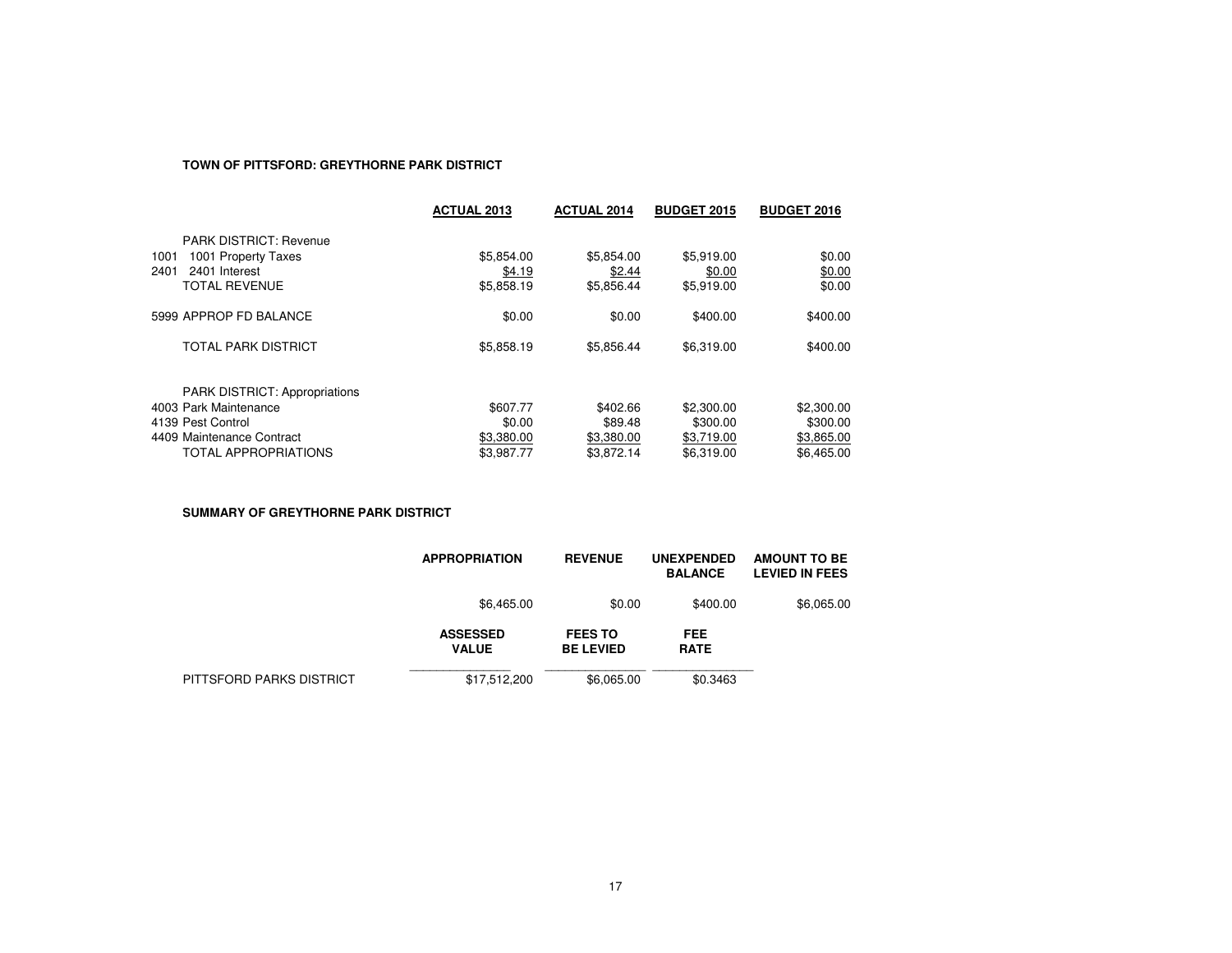### **TOWN OF PITTSFORD:SUMMER CIRCLE PARK**

|                               | <b>ACTUAL 2013</b> | <b>ACTUAL 2014</b> | <b>BUDGET 2015</b> | <b>BUDGET 2016</b> |
|-------------------------------|--------------------|--------------------|--------------------|--------------------|
| <b>PARK DISTRICT: Revenue</b> |                    |                    |                    |                    |
| 1001<br>1001 Property Taxes   | \$0.00             | \$0.00             | \$2,520.00         | \$0.00             |
| 2401 Interest<br>2401         | \$0.00             | \$0.00             | \$0.00             | \$0.00             |
| <b>TOTAL REVENUE</b>          | \$0.00             | \$0.00             | \$2,520.00         | \$0.00             |
| 5999 APPROP FD BALANCE        | \$0.00             | \$0.00             | \$0.00             | \$0.00             |
| <b>TOTAL PARK DISTRICT</b>    | \$0.00             | \$0.00             | \$2,520.00         | \$0.00             |
|                               |                    |                    |                    |                    |
| PARK DISTRICT: Appropriations |                    |                    |                    |                    |
| 4003 Park Maintenance         | \$0.00             | \$0.00             | \$500.00           | \$500.00           |
| 4139 Pest Control             | \$0.00             | \$0.00             | \$100.00           | \$100.00           |
| 4409 Maintenance Contract     | \$0.00             | \$0.00             | \$1,920.00         | \$2,394.00         |
| <b>TOTAL APPROPRIATIONS</b>   | \$0.00             | \$0.00             | \$2,520.00         | \$2,994.00         |

**SUMMARY OF SUMMER CIRCLE PARK DISTRICT**

|                          | <b>APPROPRIATION</b>            | <b>REVENUE</b>                     | <b>UNEXPENDED</b><br><b>BALANCE</b> | <b>AMOUNT TO BE</b><br><b>LEVIED IN FEES</b> |
|--------------------------|---------------------------------|------------------------------------|-------------------------------------|----------------------------------------------|
|                          | \$2,994.00                      | \$0.00                             | \$0.00                              | \$2,994.00                                   |
|                          | <b>ASSESSED</b><br><b>VALUE</b> | <b>FEES TO</b><br><b>BE LEVIED</b> | <b>FEE</b><br><b>RATE</b>           |                                              |
| PITTSFORD PARKS DISTRICT | \$4,392,400                     | \$2,994.00                         | \$0.6816                            |                                              |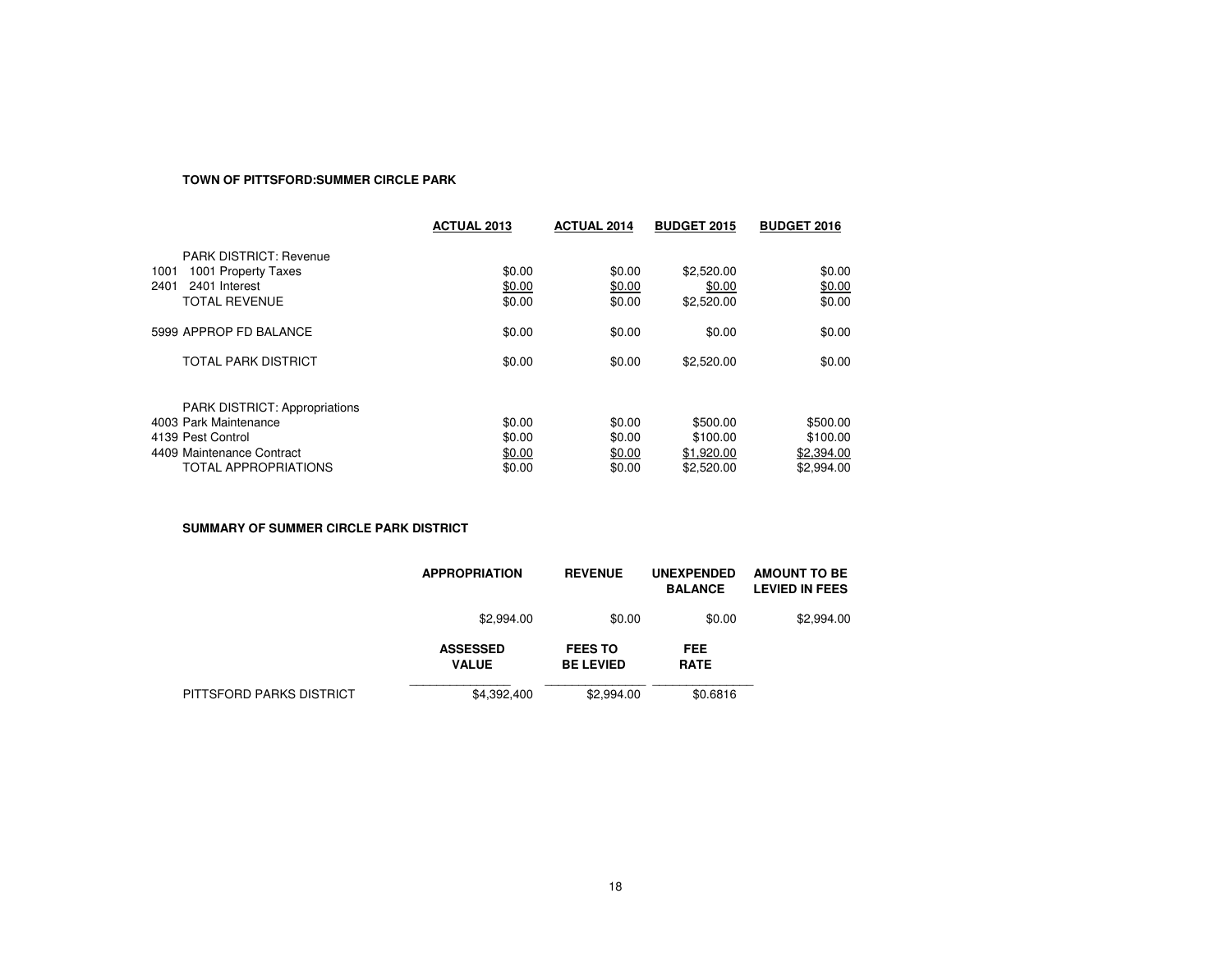# **TOWN OF PITTSFORD: CROSS MEADOW PARK DISTRICT**

|                                                                                                                                         | <b>ACTUAL 2013</b>                     | <b>ACTUAL 2014</b>                   | <b>BUDGET 2015</b>                       | <b>BUDGET 2016</b>                       |
|-----------------------------------------------------------------------------------------------------------------------------------------|----------------------------------------|--------------------------------------|------------------------------------------|------------------------------------------|
| <b>PARK DISTRICT: Revenue</b><br>1001 Property Taxes<br>1001<br>2401 Interest<br>2401<br><b>TOTAL REVENUE</b>                           | \$300.00<br>\$1.18<br>\$301.18         | \$100.00<br>\$0.61<br>\$100.61       | \$100.00<br>\$0.00<br>\$100.00           | \$0.00<br>\$0.00<br>\$0.00               |
| 5999 APPROP FD BALANCE                                                                                                                  | \$0.00                                 | \$0.00                               | \$200.00                                 | \$200.00                                 |
| <b>TOTAL PARK DISTRICT</b>                                                                                                              | \$301.18                               | \$100.61                             | \$300.00                                 | \$200.00                                 |
| <b>PARK DISTRICT: Appropriations</b><br>4003 Park Maintenance<br>4139 Pest Control<br>4409 Maintenance Contract<br>TOTAL APPROPRIATIONS | \$21.93<br>\$0.00<br>\$0.00<br>\$21.93 | \$0.00<br>\$0.00<br>\$0.00<br>\$0.00 | \$300.00<br>\$0.00<br>\$0.00<br>\$300.00 | \$300.00<br>\$0.00<br>\$0.00<br>\$300.00 |

**SUMMARY OF CROSS MEADOW PARK DISTRICT**

|                          | <b>APPROPRIATION</b>            | <b>REVENUE</b>                     | <b>UNEXPENDED</b><br><b>BALANCE</b> | <b>AMOUNT TO BE</b><br><b>LEVIED IN FEES</b> |
|--------------------------|---------------------------------|------------------------------------|-------------------------------------|----------------------------------------------|
|                          | \$300.00                        | \$0.00                             | \$200.00                            | \$100.00                                     |
|                          | <b>ASSESSED</b><br><b>VALUE</b> | <b>FEES TO</b><br><b>BE LEVIED</b> | <b>FEE</b><br><b>RATE</b>           |                                              |
| PITTSFORD PARKS DISTRICT | \$6,032,400                     | \$100.00                           | \$0.0166                            |                                              |